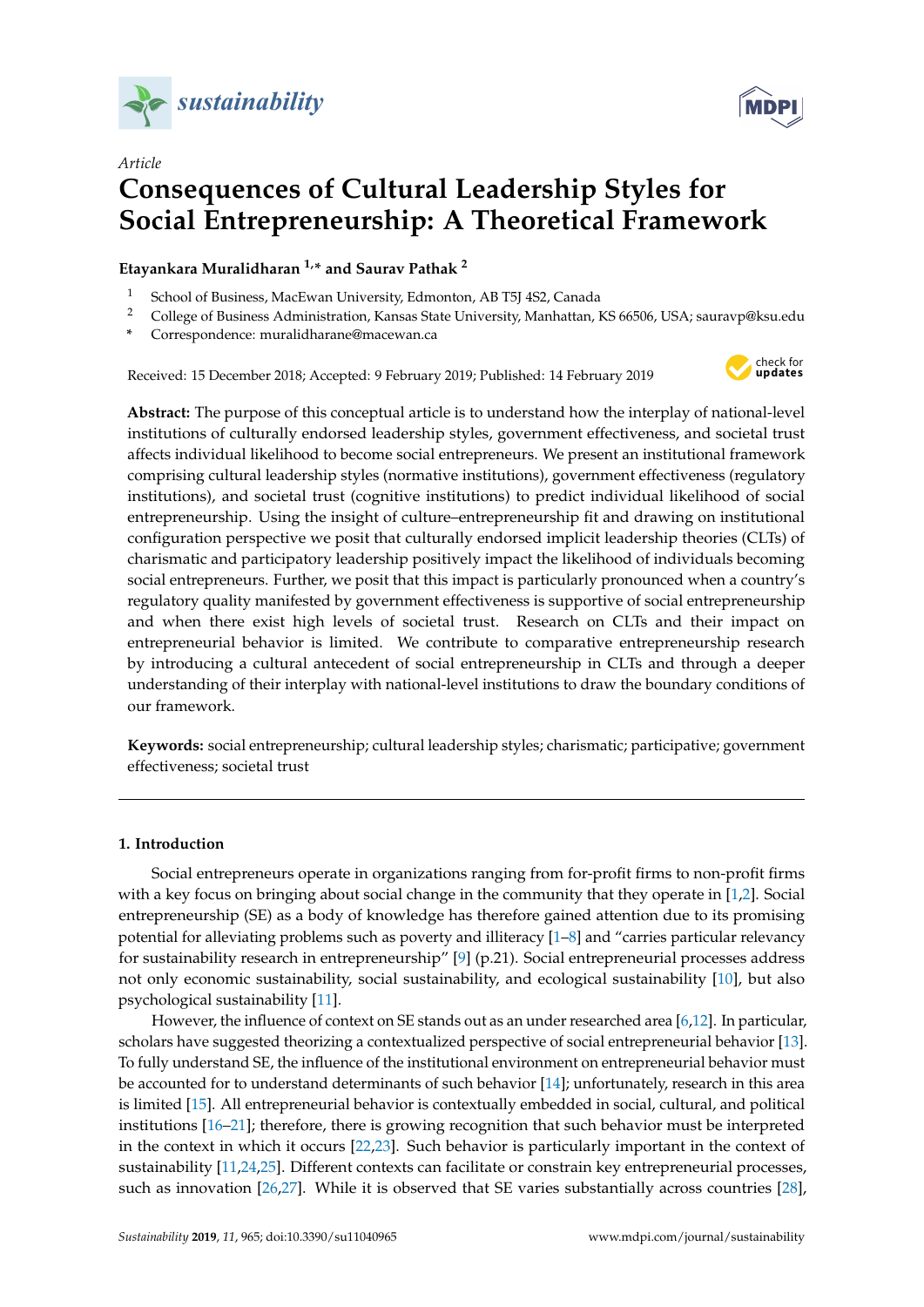our knowledge of the factors at the micro (individual) and macro (country) levels that drive these differences is limited [\[29](#page-13-17)[,30\]](#page-13-18). We attempt to add to this field of scholarship by examining the influence of macro-level institutions, mainly by elucidating the lesser researched role of cross-cultural leadership styles on SE and how their effects are moderated by other prevailing institutions in a country.

Studies on social entrepreneurial behavior suggest that such behavior like commercial entrepreneurial behavior is influenced by leadership skills [\[13\]](#page-13-5). However, the context of leadership has received scant attention in SE research [\[31\]](#page-14-0), further limiting our understanding of the links between leadership and SE [\[32\]](#page-14-1). Research has yet to find leadership patterns that are specific to entrepreneurship [\[33\]](#page-14-2). The entrepreneurial process in general has previously been viewed in the same vein as leadership [\[34\]](#page-14-3). SE in particular has been viewed as "catalytic leadership" with the objectives of social change in areas pertaining to social issues [\[35–](#page-14-4)[37\]](#page-14-5). The links between leadership styles and entrepreneurship remain unclear [\[34\]](#page-14-3), as do the links between culturally endorsed leadership styles and entrepreneurship, both commercial and social. More recently, scholars have begun to examine the effect of culturally endorsed implicit leadership theories (CLTs) on entrepreneurship [\[38\]](#page-14-6), particularly SE [\[25,](#page-13-13)[39,](#page-14-7)[40\]](#page-14-8).

Our framework seeks to address the leadership–entrepreneurship gap by specifically examining how cultural leadership styles influence SE. As our starting point, we define leadership as

*"the nature of the influencing process – and its resultant outcomes – that occurs between a leader and followers and how this influencing process is explained by the leader's dispositional characteristics and behaviors, follower perceptions and attributions of the leader, and the context in which the influencing process occurs [italics added]."* [\[41\]](#page-14-9) (p. 5)

This definition suggests that the effectiveness of leadership may be contingent upon the context within which leadership behaviors occur [\[42\]](#page-14-10). In other words, different leadership styles may be required in different contextual settings, such as in different cultures.

Drawing upon implicit leadership theory (ILT), our framework attempts to elucidate the influence of CLTs—that is, culturally shared stereotypes of effective and outstanding leaders—on individuals' engagement in SE. Specifically, the leadership of social organizations has been shown to be intrinsic to societal culture [\[43\]](#page-14-11). Our approach is consistent with the full-range leadership theory [\[44](#page-14-12)[,45\]](#page-14-13) that contributes to the research on the topic by moving beyond leaders' characteristics and traits to leadership styles, such as transactional, transformational, instrumental, charismatic, visionary, etc., and how these styles affect the influencing process, in this case engaging in SE. We identify CLTs that are strongly influenced by societal-level cultural orientations [\[46\]](#page-14-14) as dimensions of a country's normative institutional context. We specifically examine CLTs that reflect (1) the ability to inspire and motivate (charismatic CLT) and (2) the degree to which leaders involve others in making and implementing decisions (participative CLT).

Contextual factors may influence which leadership styles are effective in inducing desired behaviors in followers [\[47\]](#page-14-15). However, such a likelihood is a function of individuals' feasibility assessments and the influence of other contextual variables [\[48,](#page-14-16)[49\]](#page-14-17). Therefore, the effects of CLTs in inducing socially motivated entrepreneurial behaviors may also be influenced by other national institutions, a factor that leads us to propose the moderating role of the quality of the other formal and informal institutions in the influence of CLTs on SE. The more these formal and informal institutions support individual agency, the stronger will be the effects of CLTs on the likelihood of individuals becoming social entrepreneurs. Specifically, we review literature to understand the role of country-level government effectiveness and societal trust, two contextual factors that strengthen individuals' agency beliefs and make it easier for them to access the resources required for their enterprises [\[10,](#page-13-2)[30](#page-13-18)[,50\]](#page-14-18).

Government effectiveness, which is a formal institution, ensures that resources are made easily available for individuals engaging in SE [\[10](#page-13-2)[,30\]](#page-13-18). Similarly, informal institutions, such as generalized interpersonal trust (societal trust), also form a basis on which these individuals establish credibility to garner resources for their social enterprises [\[50\]](#page-14-18). Therefore, in our theoretical framework we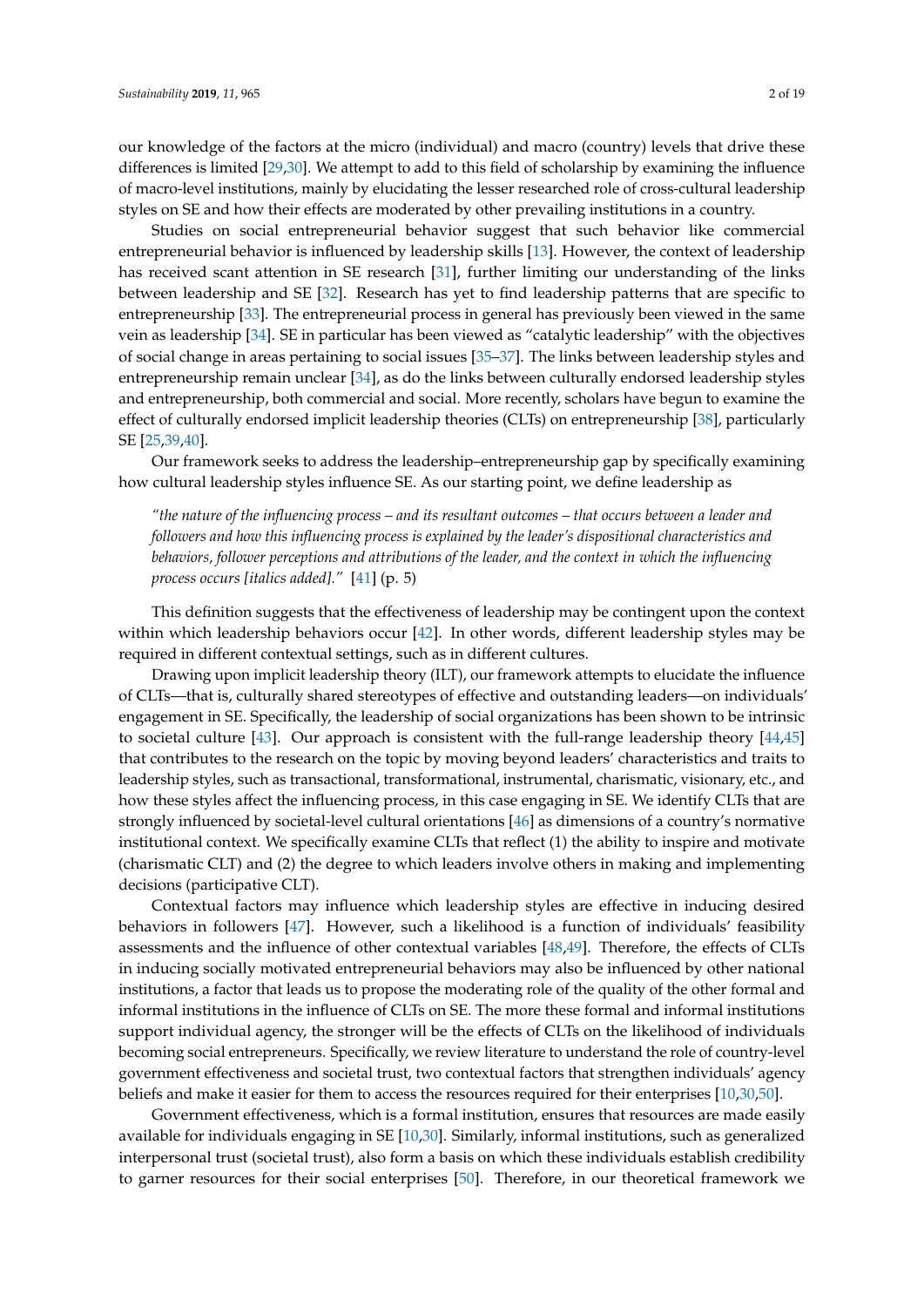accommodate a country's regulatory institutional context manifested by government effectiveness and a country's cognitive institutional context manifested by the post-materialistic societal value of interpersonal trust. With these three institutions in place, we build on Scott's [\[51\]](#page-14-19) and North's [\[52\]](#page-14-20) institutional theories and posit that culturally endorsed leadership styles are manifestations of normative institutional contexts that can in isolation and in combination with other institutions (regulatory and cognitive) influence individuals' propensity to engage in SE.

The remainder of this article proceeds as follows. In the next section, we review literature on SE, national institutions, leadership, and CLTs that underlie our conceptual framework. Thereafter, we use the understanding of culture–entrepreneurship fit and the institutional configuration perspective to derive propositions regarding the effects of charismatic and participative CLTs as normative institutions on SE and the moderating effects of government effectiveness (regulatory institution) and societal trust (cognitive institution). We then present the discussion, report the implications of our framework for theory and practice, and offer conclusions.

## **2. Conceptual Framework and Proposition Development**

#### *2.1. Social Entrepreneurship*

The activities of SE involve the recognition, evaluation, and exploitation of opportunities that result in addressing the basic and long-standing needs of societies or, in other words, in the creation and establishment of social values [\[53\]](#page-14-21). The underlying objective for SE is the creation of social value [\[54\]](#page-14-22). Such value creation is through developing novel combinations of products, services, organizational structures, processes or production practices [\[55\]](#page-14-23). Social entrepreneurs derive their motivation from within, while primarily pursuing goals that benefit society rather than the entrepreneurs themselves [\[56,](#page-15-0)[57\]](#page-15-1). SE therefore involves the creation of social enterprises, and this emphasis on the creation of social wealth over economic wealth differentiates social entrepreneurs from commercial entrepreneurs [\[58\]](#page-15-2) and involves better ways to create and sustain social wealth [\[56\]](#page-15-0). While SE can be understood as a process that facilitates social change [\[59\]](#page-15-3), social entrepreneurs address social problems that result from market shortcomings [\[15\]](#page-13-7). They operate as change agents, who through social innovation bring about changes in the social equilibrium [\[58](#page-15-2)[,60\]](#page-15-4).

Individual-level resources play a very important role in the social entrepreneurial goals of individuals [\[61\]](#page-15-5). Financial, human, and social capital have strong influences on both social and commercial entrepreneurial activity [\[62](#page-15-6)[,63\]](#page-15-7). Social entrepreneurs depend on external resources, such as funding from individual contributions, foundation grants, member dues, user fees, and government financing [\[53,](#page-14-21)[64\]](#page-15-8). Such funding sources are community-based; therefore, to a large extent, social entrepreneurs must depend on their network of contacts in the community and must develop skills to nurture their relationships within these networks [\[53](#page-14-21)[,65\]](#page-15-9). This is important because social entrepreneurs develop their enterprises based on a community-oriented vision they share with the members of their community and with all the stakeholders of the enterprise.

External stakeholders, such as government donors (who share the vision of the social entrepreneur), would be not apprehensive to donate resources for a social cause. However, these external agencies "may withhold resources necessary for the functioning of the organization" in case they do not approve of the social entrepreneur's strategies [\[64\]](#page-15-8) (p.11). Therefore, as the field of SE gains legitimacy and as social entrepreneurs increase their efforts, their ability to attract and maintain resources remains a challenge [\[66\]](#page-15-10). Such entrepreneurs may therefore broaden their funding model by "exploiting profitable opportunities" [\[67\]](#page-15-11) (p.11), thereby blurring the very factors that distinguish social enterprises from commercial enterprises, such as social mission and values [\[68\]](#page-15-12). For this reason, scholars suggest examining the critical role of external institutions in ensuring that the objectives of SEs are met.

Further, a social entrepreneur's non-financial resources have a strong influence on how the venture operates [\[64\]](#page-15-8). Austin et al. suggest that "political and relationship management skills are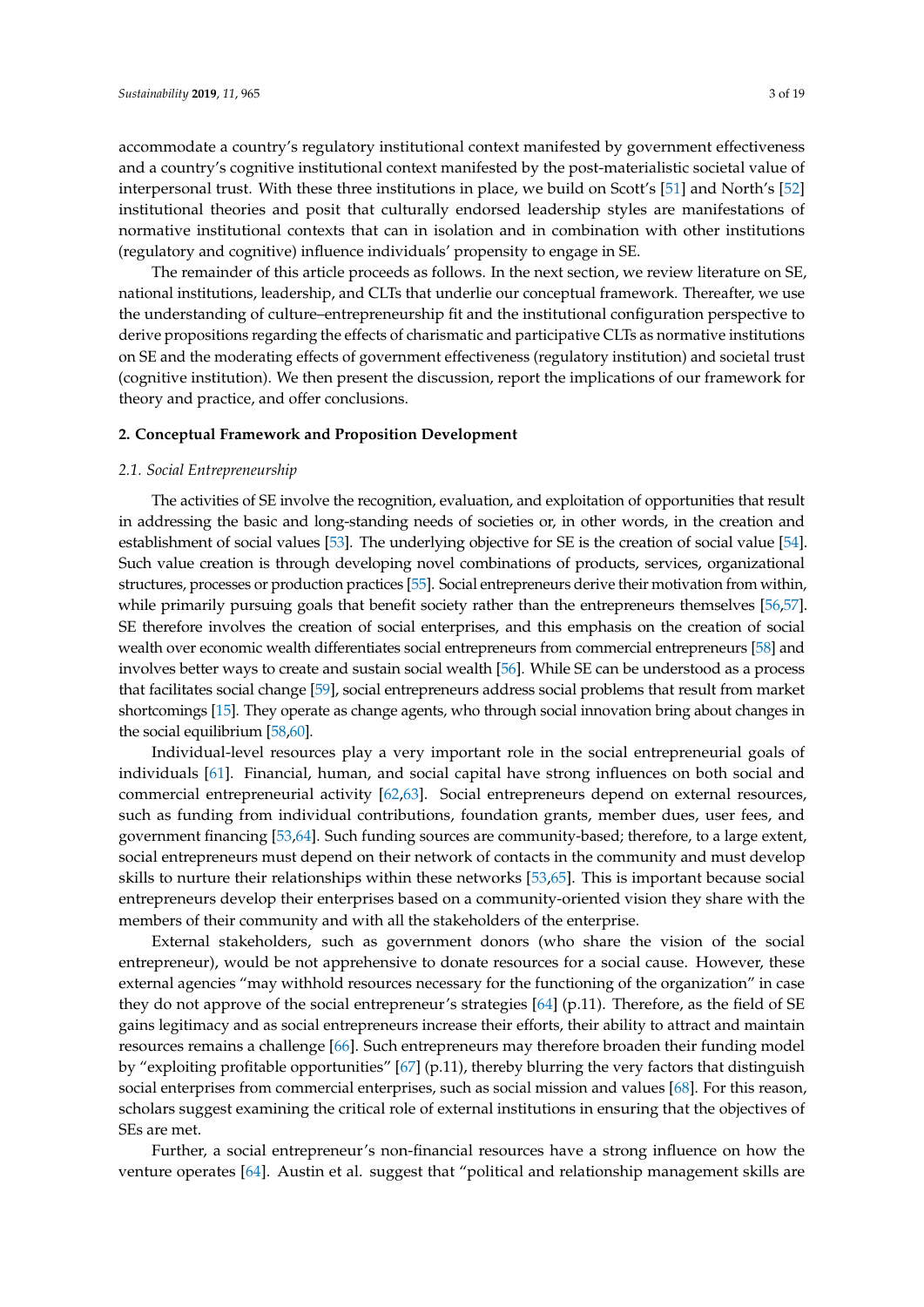of utmost importance to social entrepreneurs because such a large portion of the resources they rely upon for success are outside their direct control, from board members to donors, partners, and volunteers" [\[53\]](#page-14-21) (p.13). Through their interactions with the community and government agencies, social entrepreneurs gather non-financial resources, such as positive reputation, local knowledge and awareness, and perceived trustworthiness [\[65\]](#page-15-9). To obtain these resources, social entrepreneurs, must "focus on building a rich network of contacts and resources, developing skills to manage various relationships in this network effectively, and seeking out creative arrangements" [\[53\]](#page-14-21) (p.13). They would need to collaborate well with different stakeholders with varying objectives to access resources required to run their enterprises [\[26\]](#page-13-14). Again, such networks can be developed in environments that are conducive for social entrepreneurs to do so. They can rely on societal institutions that can facilitate the development of networks.

## *2.2. National-level Institutions*

Institutions can be described as social structures that facilitate and constrain behavior [\[51,](#page-14-19)[52,](#page-14-20)[69\]](#page-15-13). They act as implicit guidelines for an individual's actions [\[70\]](#page-15-14). These institutions are environmental factors that help to build, develop, and manage various relationships within the community that facilitate individuals' entry into SE [\[18,](#page-13-19)[30](#page-13-18)[,71](#page-15-15)[,72\]](#page-15-16). The critical role of such institutions, more specifically formal (regulations and rules) and informal institutions (such as norms and values), is an important theme in SE literature, for their ability to facilitate or constrain social entrepreneurial behavior (for detail review on institutions and SE please refer Philips et al. [\[2\]](#page-12-1)). For example, a study on Spanish social enterprises shows that while both formal and informal institutions are important, informal institutions are crucial because they influence not only the implementation of the social enterprise but also its formation [\[73\]](#page-15-17).

While formal institutions relate to explicit incentives and constraints arising from government regulation, for example [\[51](#page-14-19)[,74\]](#page-15-18), informal institutions are implicit, socially constructed, and culturally transmitted [\[30\]](#page-13-18). As an individual's likelihood of starting a social enterprise is linked to pro-social interests [\[58](#page-15-2)[,75\]](#page-15-19), the influence of formal and informal institutions on commercial and social enterprises may differ [\[30\]](#page-13-18). For example, compared to commercial enterprises, social enterprises may receive more funding from government agencies [\[75\]](#page-15-19). Further, the influence of cultural values on social and commercial entrepreneurs may differ as well. While post-materialist values and commercial entrepreneurship are negatively associated at the country level [\[76\]](#page-15-20) and the individual level [\[77\]](#page-15-21), the opposite may be true for SE [\[30\]](#page-13-18). The three-pillar framework of Scott [\[51,](#page-14-19)[74\]](#page-15-18) calls formal institutions regulatory institutions and further differentiates informal institutions as normative and cognitive, corresponding to the concepts of cultural values and practices respectively [\[78\]](#page-15-22).

New institutional theorists suggest that behaviors reflect the normative, regulatory, and cognitive institutions of society and that adherence to these institutions ensures legitimacy [\[15](#page-13-7)[,74](#page-15-18)[,79\]](#page-15-23). Scholars have used this understanding to explain entrepreneurial behaviors. Country institutional environments have been found to determine and shape the entrepreneurial intentions, desirability, and feasibility of entrepreneurial ventures [\[15,](#page-13-7)[80\]](#page-15-24).

Regulatory institutions are "formal rules" that facilitate or constrain entrepreneurial behavior and control social entrepreneurial processes [\[81\]](#page-15-25). The existing research suggests that social enterprises are successful in contexts in which there are favourable perceptions of regulatory institutions [\[6,](#page-12-2)[81,](#page-15-25)[82\]](#page-15-26). Normative institutions model themselves on dominant practices (or norms) in a given national culture [\[51,](#page-14-19)[78,](#page-15-22)[83\]](#page-15-27), elaborating the social obligations and expectations of actions based on existing norms or practices [\[83](#page-15-27)[,84\]](#page-16-0). They reflect the generally accepted behaviors that individuals admire, perceive, and adhere to [\[85](#page-16-1)[,86\]](#page-16-2). They form mechanisms that shape the context of social entrepreneurial ventures by creating norms of conduct and expected entrepreneurial behavior [\[81\]](#page-15-25). Cognitive institutions influence the "schemas, frames, and inferential sets, which people use when selecting and interpreting information" and reflect the knowledge shared by individuals in a given nation  $[87]$  (p.180). These institutions are the culturally shared understandings associated with cultural values [\[83,](#page-15-27)[84\]](#page-16-0). They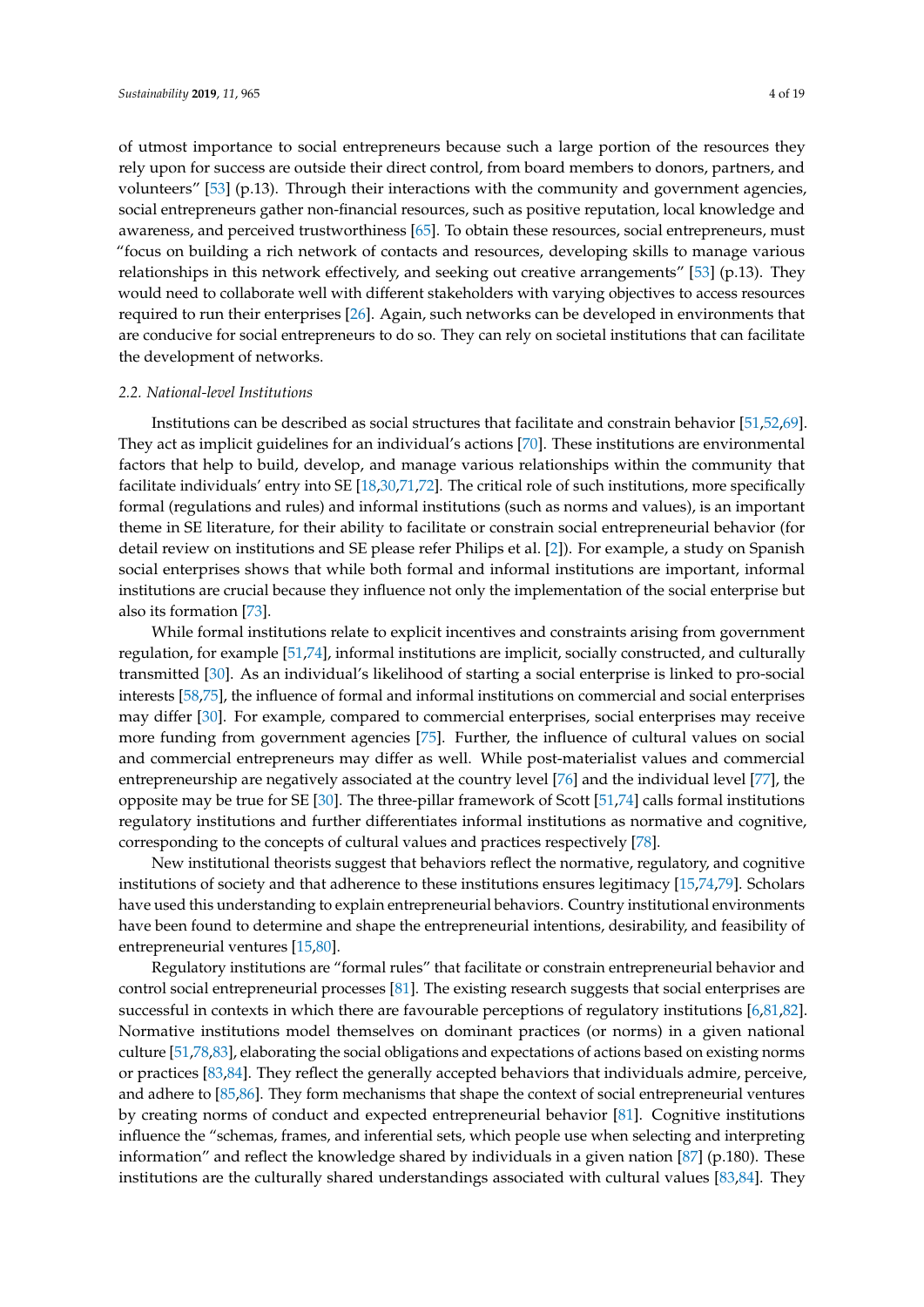reflect templates shared among members of a society [\[81\]](#page-15-25). Cognitive legitimacy is the extent of alignment of organizational structures, processes, and outcomes with societal beliefs [\[88\]](#page-16-4). Cognitive attributes, such as societal trust, have been associated with social entrepreneurial intention and SE [\[20,](#page-13-20)[89\]](#page-16-5).

Drawing on the above insights from institutional theory, we develop an understanding of CLTs of charismatic leadership and participative leadership as normative institutions and discuss their influence on SE. Further, institutions may not act in isolation but in an interactive fashion to stabilize social behavior  $[51]$ . We therefore use the institutional configuration perspective that suggests human actions are shaped jointly by both formal and informal institutions to understand the influence of normative, regulatory, and cognitive institutions on SE [\[30\]](#page-13-18). In our model (Figure [1\)](#page-4-0), CLTs of charismatic and participative leadership represent normative institutions. Government effectiveness in a country represents the formal or regulatory institution, and the cultural value of societal trust represents the cognitive institution. We propose a multilevel theoretical model in which CLTs, government effectiveness, and societal trust, alone and in combination, affect an individual's probability of engaging in SE.  $200$  CLTs of charismatic leadership and participative institutional comparation personal participative institutions and  $\eta$ 204 the internative of normative institutions of  $\alpha$  and complete institutions. 208 which CLTs, government effectiveness, and societal trust, alone and in combination, affect an

<span id="page-4-0"></span>



#### 213 *2.3. Leadership, Culturally Endorsed Implicit Leadership, and Social Entrepreneurship 2.3. Leadership, Culturally Endorsed Implicit Leadership, and Social Entrepreneurship*

214 Review of leadership theories reveals three key areas of future research. First, although it is Review of leadership theories reveals three key areas of future research. First, although it is known that there is no leadership without followers, research in this area is just emerging [\[90\]](#page-16-6). Leadership is understood to be a process created by social interactions between individuals [\[91\]](#page-16-7). In other words,  $2177$  order words, leadership can happen only if there are followers and  $\theta$  are happen on the fully cannot be fully cannot be fully cannot be fully cannot be fully cannot be fully cannot be fully cannot be fully cannot leadership can happen only if there are followers and "leadership cannot be fully understood without considering the role of followers in the leadership process" [\[90\]](#page-16-6) (p.89). Second, leadership is a complex phenomenon that cuts across multiple levels of analysis [\[92](#page-16-8)[,93\]](#page-16-9). Results of a review on leadership articles over a 25-year period have revealed that multi-level data analysis methods are used in less than twenty percent of all articles published, and hence the need to build leadership theories using a multi-level perspective [\[94\]](#page-16-10). Third, is to understand cross-cultural perspectives of leadership [\[93\]](#page-16-9). Discussions on CLTs and their effect on SE are developed based on the above insights.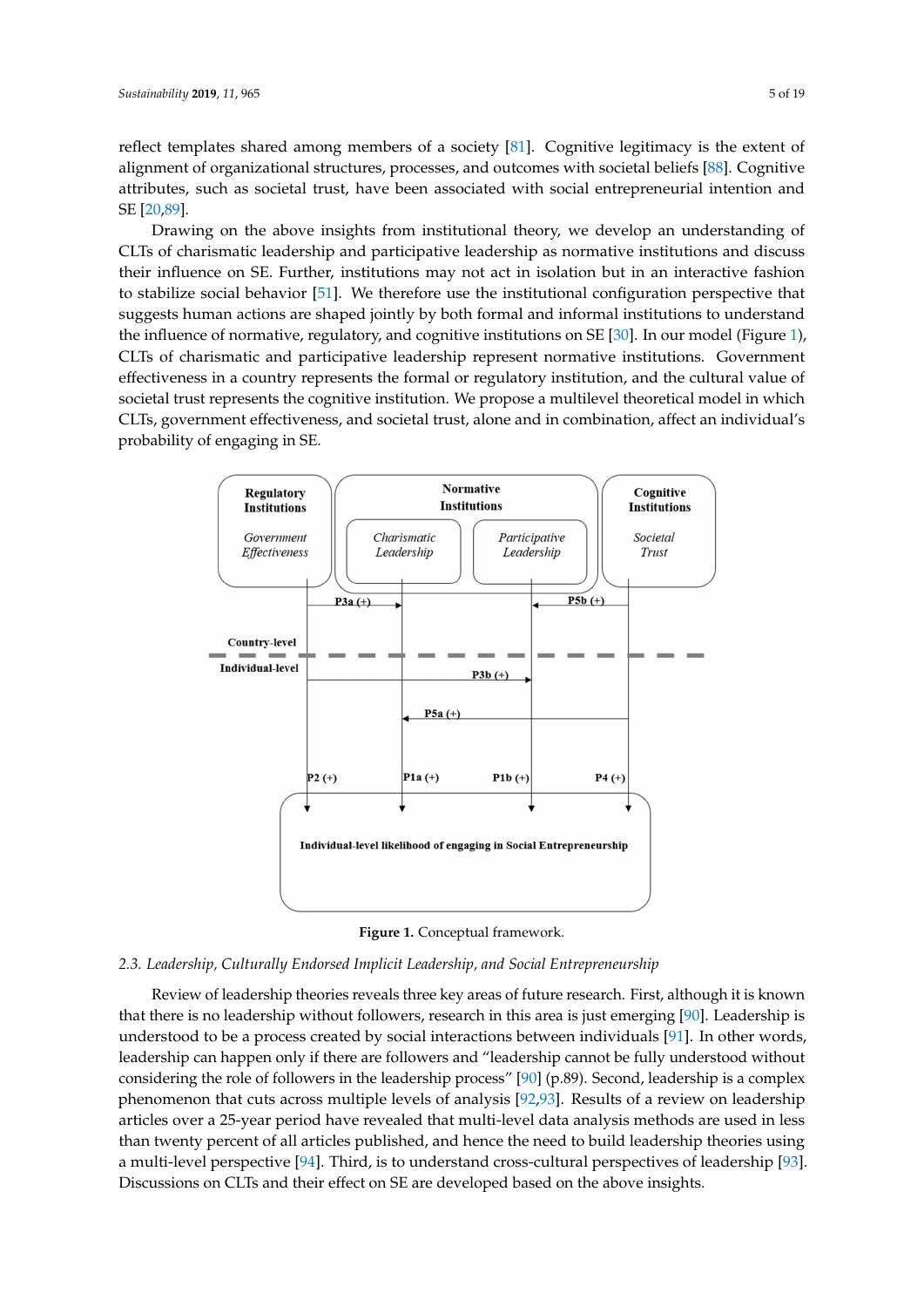Before discussing the relevance of CLTs vis-à-vis SE, we first discuss the general idea of ILTs, of which CLTs are a type. ILTs draw on the follower-centric perspective in which followers are assumed to have schema to evaluate effective leadership [\[90\]](#page-16-6). Followers ILTs are formed through past experiences [\[95](#page-16-11)[,96\]](#page-16-12) and these ILTs are activated when followers match leader behavior to the leadership stereotypes they hold in their memory [\[97\]](#page-16-13). ILTs are therefore normative institutions that legitimize the behaviors, attributes, and motivations of leaders, and these theories influence individuals' choices in terms of who they will accept and categorize as leaders [\[98](#page-16-14)[,99\]](#page-16-15). Followers' perceptions of a leader are embedded in the nation's cultural values, which are outcomes of repeated behaviors that shape the cultural expectations and views of ideal leadership, and leaders tend to behave in line with these expectations [\[46\]](#page-14-14). Therefore, individuals are more likely to emerge as leaders and be successful in their leadership role if they demonstrate characteristics that are consistent with the ILTs held by followers [\[100\]](#page-16-16).

As ILTs are culturally shared within countries and vary across countries, we can expect different types of leaders to emerge in different cultures, depending on how strongly certain ILTs are culturally endorsed. In summary, CLTs build on ILTs [\[99\]](#page-16-15) and are therefore normative institutions, as they refer to individuals' stereotypical ideas about the attributes and behaviors of effective leaders [\[78,](#page-15-22)[101\]](#page-16-17). CLTs elevate the traditional definition of leadership to the societal level and state that societies have implicit preferences for acceptable characteristics of outstanding leadership [\[102\]](#page-16-18).

We draw on the culture fit perspective regarding the emergence of social entrepreneurial leaders [\[103\]](#page-16-19) to propose that individuals are more likely to choose to become social entrepreneurs in countries where CLTs fit with and are supportive of motives and attributes linked with SE. A cross-cultural research program called Global Leadership and Organizational Behavior Effectiveness (GLOBE) conducted a study that extended the understanding of ILT and highlighted the concept that individuals' implicit belief systems about ideal leaders are culturally endorsed [\[78,](#page-15-22)[101\]](#page-16-17). In other words, although these belief systems vary between cultures, there is consensus within a culture on the attributes of outstanding leaders [\[101,](#page-16-17)[104\]](#page-16-20).

Although we have addressed CLTs in general terms so far, we point out that the cultural endorsement of a particular attribute and particular behavior can have a specific cultural impact. The GLOBE study advanced six different dimensions to describe the content of CLTs (i.e., charismatic, participative, self-protective, humane-oriented, team-oriented, and autonomous). These dimensions explain the extent to which leaders are expected to be self-focused and competitive (self-protective leadership), to display individualistic attributes (autonomous leadership), to encourage and involve others in decision making (participative leadership), to motivate and inspire others through a compelling vision and to expect high performance (charismatic leadership), to care for team members (team-oriented leadership), and to be modest and supportive (humane-oriented leadership) [\[38\]](#page-14-6). Organizational leadership literature suggests two key conditions required for innovation processes. Organizations can be more innovative and responsive to change through participative-decision making and transparency in communications [\[105\]](#page-16-21). Participative leadership can therefore help create conditions of participative-decision making for social enterprises in their initiatives to create social innovation. The other condition to develop processes that support innovation [\[106\]](#page-16-22) is through charismatic leadership. Charismatic leadership helps set that compelling vision for followers to achieve that high performance associated with innovation [\[107\]](#page-16-23). In view of the above, charismatic and participative CLTs, are conceptually most closely related to entrepreneurship [\[38](#page-14-6)[,108\]](#page-16-24), and hold particular relevance for SE. Further, although cross-cultural research emphasize that different cultures are likely to have different conceptions of what outstanding leadership should entail, the attributes of charismatic and participative leadership are believed to prototypical of outstanding leaders in all cultures [\[102\]](#page-16-18). The overall dimensions of charismatic and participative leadership have showed high reliability and meaningful within-country agreement and between-country variation [\[109\]](#page-17-0). The other CLTs may have a less compelling theoretical rationale to facilitate implementation of a social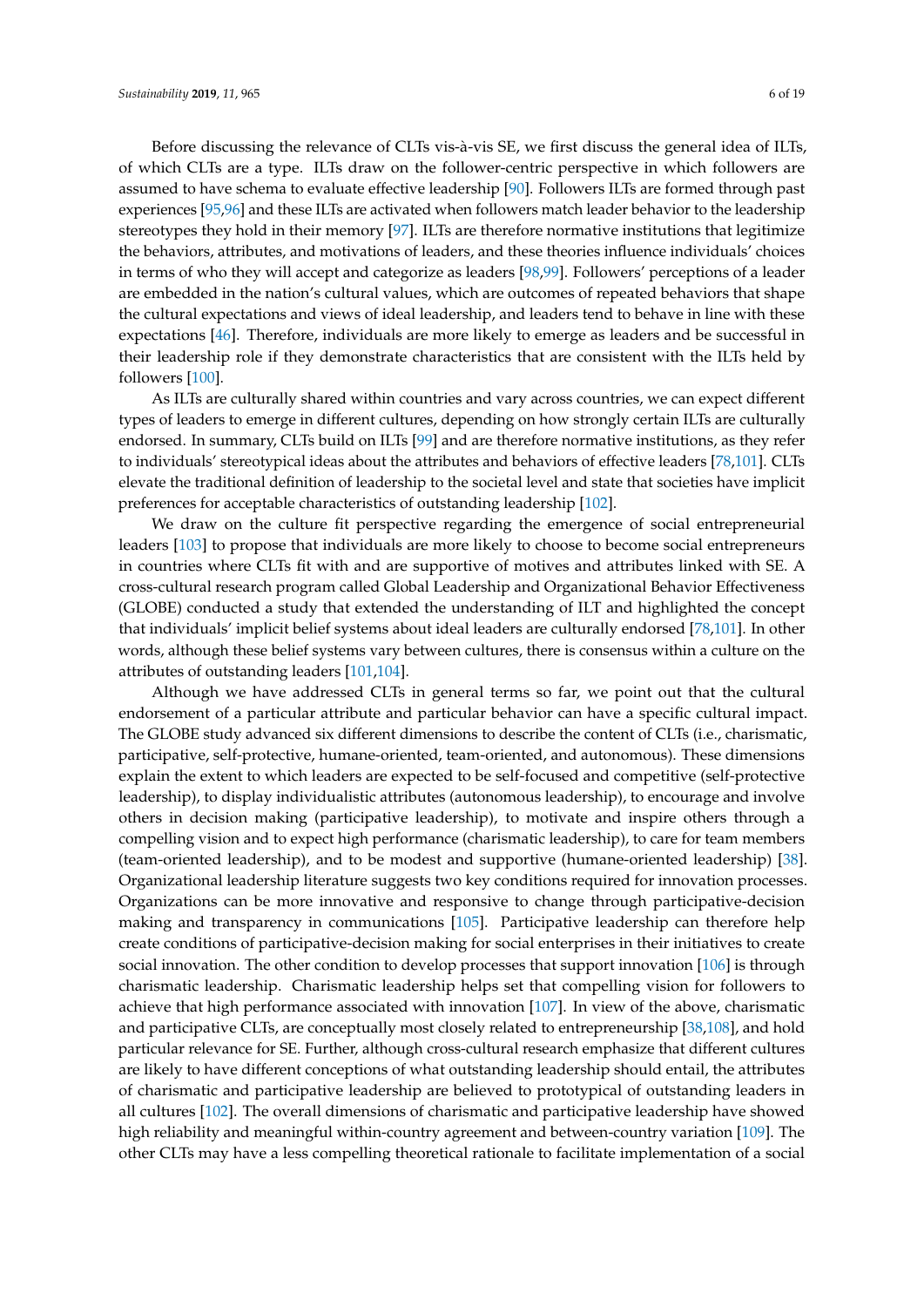enterprise [\[73\]](#page-15-17). In the next two sections we elaborate on the theoretical rationale that support the role of charismatic and participative CLTs in facilitating SE.

#### *2.4. Normative Institutional Context: Charismatic and Participative CLTs*

Using the notion of culture–entrepreneurship fit [\[103\]](#page-16-19), we propose that individuals are more likely to become entrepreneurs in countries where CLTs fit with and are supportive of the above social entrepreneurial attributes and behaviors. In particular, we argue that charismatic and participative CLTs capture key aspects of entrepreneurial agency and therefore can be seen as important cultural predictors of individuals' engagement in SE. We argue that these are normative conditions that support social entrepreneurial agency.

SE has been viewed in terms of the catalytic leadership provided in areas of social concern with the specific objective of change [\[39](#page-14-7)[,40](#page-14-8)[,110\]](#page-17-1). Charismatic leaders broaden and elevate the interests of their employees, generate awareness and acceptance of their social organization's purposes and mission, and motivate their employees to look beyond their own self-interests to the good of others [\[111\]](#page-17-2). To accomplish this objective, charismatic leaders use the key entrepreneurial leadership strategies of attention through vision, meaning through communication, trust through positioning, and confidence through respect [\[112\]](#page-17-3). As charismatic leaders, such entrepreneurs have a vision of how things could be, and they clearly communicate this vision to their employees and, through their own enthusiasm, motivate their employees to support it. Dees [\[113\]](#page-17-4) argues that the primary purpose of the social entrepreneur is to create superior social value for their clients, stating that social entrepreneurs look for innovative ways to ensure that their enterprises will have access to resources as long as they are creating social value.

The CLTs of charismatic leadership capture the kind of proactive leadership required for SE. They characterize effective leaders as visionary, performance- and future-oriented, and as being able to motivate their employees based on core values, integrity, and vision [\[101\]](#page-16-17). Such leaders therefore provide the necessary direction through visioning, setting high performance expectations, and motivating individuals to create and implement social innovations. Therefore, cultures that endorse charismatic leadership provide the required environment within which social entrepreneurs are likely to thrive, as their entrepreneurial actions (initiatives to bring about social change) are more likely to be accepted by others in their culture. Therefore:

# **Proposition 1a (P1a).** *Charismatic CLT is positively associated with the likelihood of individual-level social entrepreneurship.*

Entrepreneurs take initiative and shape the future of their organizations to achieve their mission of social change, often working cooperatively with other like-minded individuals [\[114\]](#page-17-5). While social entrepreneurs, like traditional entrepreneurs, believe in the centrality of their role, the former must take care to include the collective of volunteers in the decision making and in the operations of the enterprise [\[115\]](#page-17-6). CLTs of participative leadership therefore capture the followers' expectations that leadership should be non-autocratic [\[101\]](#page-16-17), and participative leaders strive to motivate and facilitate the involvement of their subordinates in making decisions since doing so promotes approval and commitment [\[116\]](#page-17-7). The highest level of participative leadership is delegation of decision making, which includes power-sharing, empowerment, and reciprocal influence processes [\[117\]](#page-17-8).

Participation is achieved through various means. Extant research has shown that participative leaders extensively use groups, which increases the interpersonal interactions among and the members of the organization [\[116\]](#page-17-7). These leaders also tend to use formal or informal meetings to facilitate subordinate participation in decision making, which improves communication, promotes collaboration, and facilitates conflict resolution [\[118\]](#page-17-9). An open work environment characterized by collaboration will minimize the negative effects of task conflict on performance of social enterprises [\[119\]](#page-17-10). In these ways, the participative leadership style of an entrepreneur can create the necessary cooperative work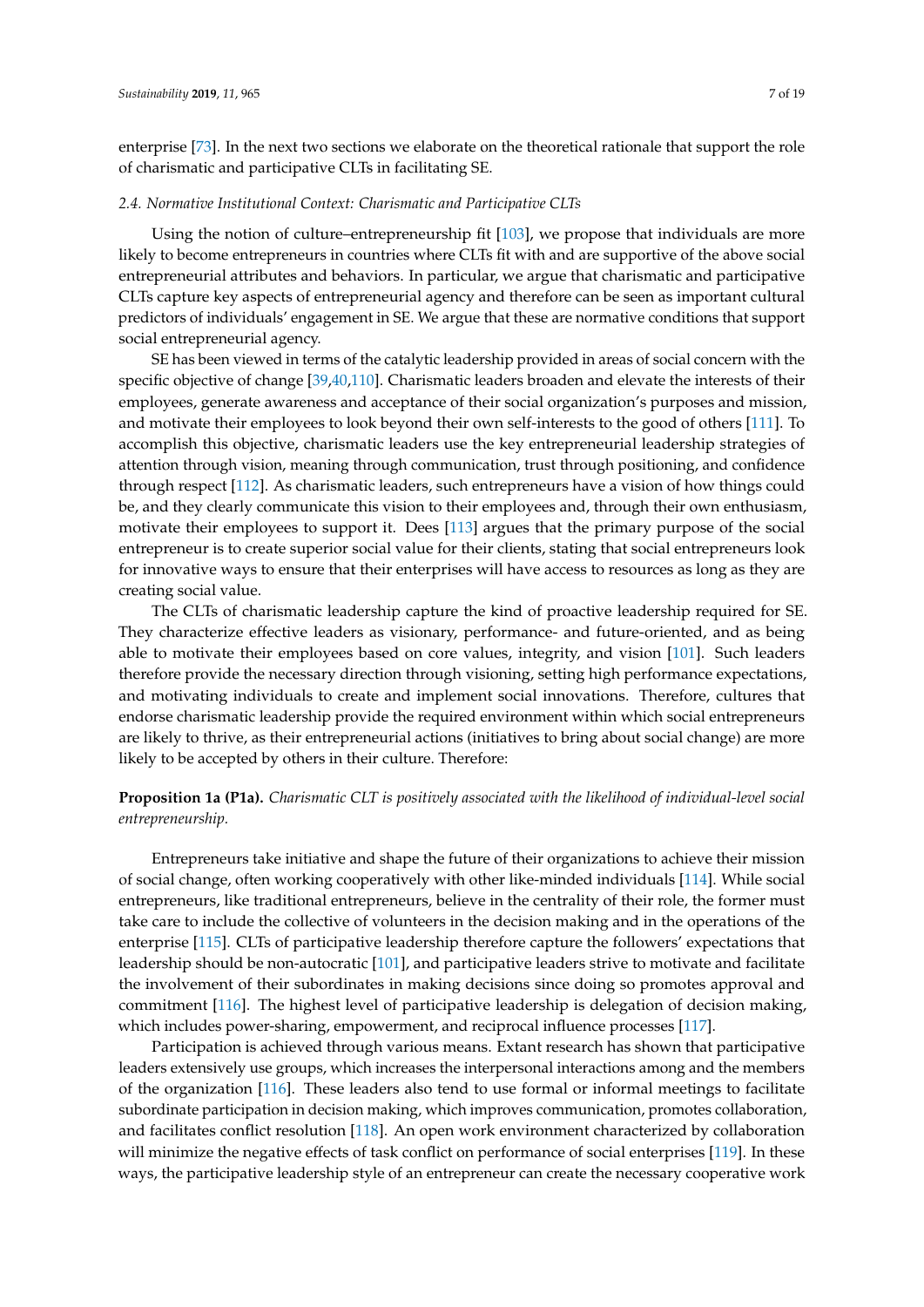environment inside and outside a social enterprise. This nature of this CLT is a cooperative virtue that could distinguish social entrepreneurs from commercial entrepreneurs by emphasizing the positive community endeavor of SE [\[120\]](#page-17-11).

Participative leaders therefore provide the required transparency and create the necessary conditions for individuals to participate in the decision making on initiatives that lead to social innovations. Consequently, cultures that endorse participative leadership provide the required environment within which social entrepreneurs are likely to thrive since their entrepreneurial actions are likely to be accepted by others. Therefore, individuals within cultures that endorse participative leadership are more likely to be motivated to start a social enterprise. Hence:

**Proposition 1b (P1b).** *Participative CLT is positively associated with the likelihood of individual-level social entrepreneurship.*

#### *2.5. Regulatory Institutional Context: Government Effectiveness*

Government effectiveness can be viewed as the extent to which governments implement policies and regulations that promote and support entrepreneurship and businesses [\[121\]](#page-17-12). When we specifically address the levels of government effectiveness, we refer to differences in the levels of government effectiveness in countries that either facilitate or constrain social entrepreneurial activity. These differences can determine the extent of government support for SE [\[122\]](#page-17-13). Scholars argue that government support in the form of providing tangible and intangible resources can enhance SE [\[10](#page-13-2)[,72\]](#page-15-16). Tangible resources include grants, subsidies, and funding [\[30\]](#page-13-18), and intangible resources include assistance with completing grant applications, providing endorsements, and sponsoring activities that facilitate networking between like-minded entrepreneurs or with other stakeholders in the environment [\[123\]](#page-17-14). Such support takes the form of governmental assistance in providing public goods and looking after the welfare of the citizens, while social entrepreneurs set up organizations to address social needs and issues [\[30\]](#page-13-18).

Over and above the access to resources for social entrepreneurs that government support can provide, the availability of strong institutions facilitates the smooth operations of social ventures. Examples of such institutions include sophisticated banking systems and financial institutions, strong and stable public equity markets, and strong venture capital industries [\[124\]](#page-17-15). These institutions can also provide operational support for new social ventures and reduce the risks for individuals starting a new enterprise [\[75\]](#page-15-19). Countries with such institutions also have well-established legal systems and effective governance and enforcement mechanisms, all of which facilitate growth and provide protection to entrepreneurial firms and their stakeholders. Therefore:

**Proposition 2 (P2).** *A country's governmental effectiveness is positively associated with the likelihood of individual-level social entrepreneurship.*

# *2.6. CLTs, Governmental Effectiveness, and Social Entrepreneurship*

Entrepreneurial action has often been suggested to be a product of an individual's social-minded goals combined with a context that provides both the opportunity and the support required to achieve those goals [\[125\]](#page-17-16). On their own, CLTs of charismatic and participative leadership in a given country may therefore not be sufficient to motivate a large number of individuals to become entrepreneurs. Within the environment itself, there must be support for these activities. As noted in Proposition 1, the prevalence of the CLTs of charismatic and participative leadership motivates individuals to become social entrepreneurs. However, the government's active support through the effectiveness of its various national policies and institutions reinforces the support that social entrepreneurs already have in the country. Effective government systems facilitate charismatic leadership towards individual agency when individuals realize that they will face no hindrances in terms of resource acquisition and that their efforts will be adequately rewarded.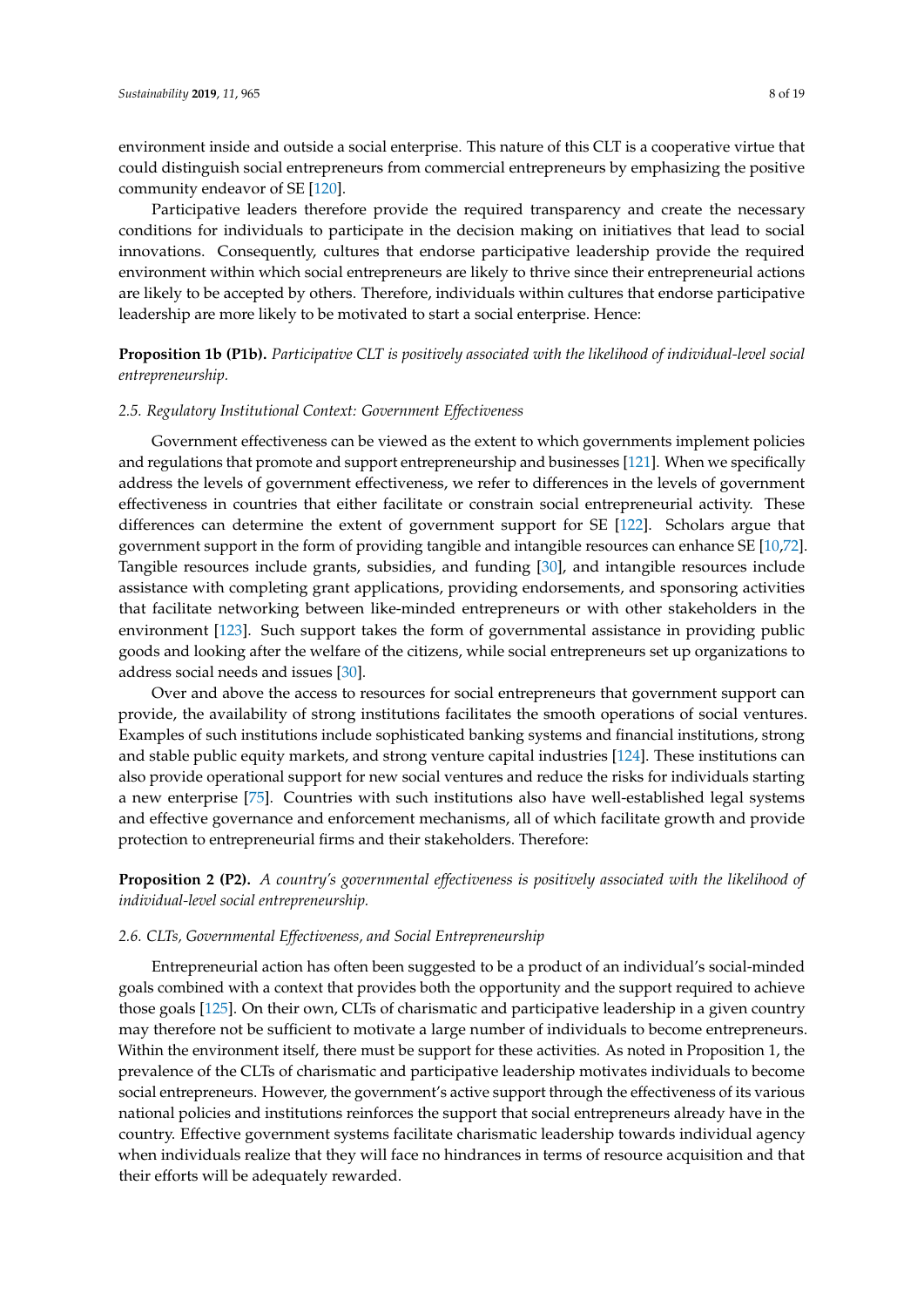Similarly, involving others in participative-decision making for a social entrepreneurial activity will result in lower transaction costs when effective government systems are in place. This synergy between government involvement and private-sector efforts has been debated by political scientists and development economists [\[30,](#page-13-18)[126\]](#page-17-17). We argue that the positive effects of the CLTs of charismatic and participative leadership are reinforced by the country's government effectiveness, and consequently, these effects enable SE. Therefore:

**Proposition 3a (P3a).** *A country's government effectiveness positively moderates the effect of charismatic CLT on the likelihood of individual-level social entrepreneurship such that the greater the government effectiveness, the stronger will be the effect of charismatic CLT.*

**Proposition 3b (P3b).** *A country's government effectiveness positively moderates the effect of participative CLT on the likelihood of individual-level social entrepreneurship such that the greater the government effectiveness, the stronger will be the effect of participative CLT.*

# *2.7. Cognitive Institutional Context: Societal Trust*

The existing research on career decision making reveals that individuals' values serve as the key determinants of their occupational choices [\[127,](#page-17-18)[128\]](#page-17-19). These choices are argued to be deliberate decisions predicted by personal values [\[129\]](#page-17-20), and they reflect the importance of beliefs for a society's inhabitants that are an aggregate of personally important goals these individuals hold [\[130\]](#page-17-21). The aggregate trait hypothesis has been used in existing research to explain why cross-cultural differences in values give rise to differences in individual choices for commercial entrepreneurship. Stephan et al. [\[30\]](#page-13-18) use the aggregate trait hypothesis to maintain that the greater the number of inhabitants in a society who hold values consistent with SE, the greater the number of individuals who engage in SE.

Scholars have identified two forms of societal-level trust [\[131\]](#page-17-22), particularistic trust and general trust. Particularistic trust involves a narrow circle of familiar others, and general trust relates to a wider circle of unfamiliar others and is important in daily interactions with unknown others [\[132\]](#page-17-23). We focus on general trust, which is termed societal trust in our framework and which can be defined as the trust extended to unknown others within society [\[133\]](#page-17-24). It is a societal-level construct that defines the extent to which a community shares a set of moral values in a manner that creates expectations of honest behavior [\[134,](#page-17-25)[135\]](#page-17-26).

According to Kramer [\[136\]](#page-17-27), societal trust consists of the general disposition to trust others within a given country. It is based on the expectation that others are trustworthy [\[137\]](#page-18-0), and the construct captures a general tendency to trust others [\[138\]](#page-18-1). Muethal and Bond [\[139\]](#page-18-2) argue that in countries whose citizens have a high propensity to trust, individuals are likely to trust not only people they know but also strangers.

Scholars have argued that societal trust has long been considered an essential component of social transactions and that the willingness to interact with others in a society is contingent on the prevalence of such trust [\[140\]](#page-18-3). Cooperative behavior within a society represents an imperative condition for supporting social efforts [\[141\]](#page-18-4), and successful social entrepreneurs are more likely to be those who can build on networks of trust that help them create the necessary legitimacy in society [\[142\]](#page-18-5). Social entrepreneurs must build and maintain trust among stakeholders and other participants in the environment to gain access to the various resources that are of primary importance to the sustainability of their social ventures [\[141\]](#page-18-4). Further, they require the trust of their followers to successfully share their mission, their vision, and the risks associated with the sustainability of the social venture.

Participants who trust (the various stakeholders) and those who are trusted (social entrepreneurs) give and receive information and provide and receive resources freely without fear of being cheated or misled [\[143\]](#page-18-6). In summary, if a society has a significant number of individuals who value trust, according to the aggregate trait hypothesis we would expect societal trust to be an important antecedent to SE. Therefore: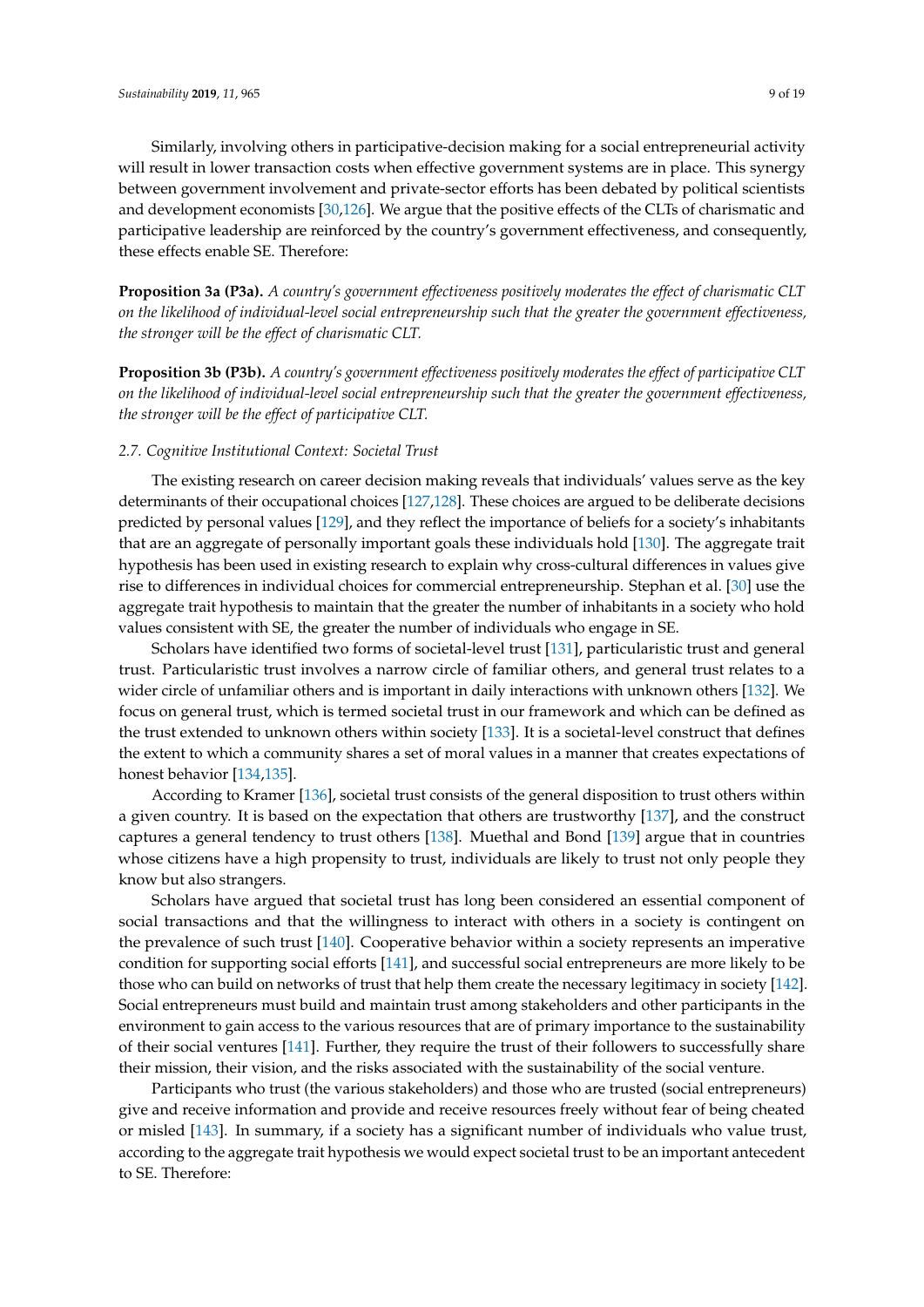**Proposition 4 (P4).** *Societal trust is positively associated with the likelihood of individual-level social entrepreneurship.*

#### *2.8. CLTs, Societal Trust, and Social Entrepreneurship*

Leadership is a continuous process of influencing between leaders and followers and one that is affected by the context in which this process takes place [\[41\]](#page-14-9). Societal trust, which is a contextual influence, can predict the degree of success that leaders can achieve in gaining followers for their cause. Similarly, for participative leaders who operate through participative-decision-making processes, the level of success would be enhanced when the trust that exists between such leaders and their followers reduces the uncertainties that may arise in transactions between them. Further, conflicts and disputes may occur during the development of a new enterprise [\[144\]](#page-18-7), and because strong trust enables joint problem solving [\[145\]](#page-18-8), a high level of societal trust can promote conflict resolution between followers and leaders in the participative processes. Therefore, the higher the level of societal trust, the easier it is for charismatic and participative leadership to successfully lead social enterprises.

Another challenge stems from the fact that when compared to commercial entrepreneurs, social entrepreneurs have a greater challenge in gaining access to resources [\[53\]](#page-14-21). Commercial enterprises, which have the potential for generating a profit, likely represent attractive prospects for obtaining financial loans or investment funds, whereas the not-for-profit nature of social enterprises means that they have far less access to such forms of funding [\[146\]](#page-18-9). The social objectives of a social entrepreneur create greater challenges for measuring performance than in the case of the commercial entrepreneur, who can rely on relatively quantifiable measures of performance, such as financial performance and market-share indicators [\[31,](#page-14-0)[53\]](#page-14-21). Social entrepreneurs must therefore depend on social capital (e.g., trust) to gain access to the resources they require.

Higher levels of interpersonal trust are associated with ease of accessing resources—particularly information but also financing—as transaction costs become lower [\[147\]](#page-18-10). If individuals trust each other, there is less need for monitoring and devising long contracts [\[133\]](#page-17-24). Further, it has also been suggested that high levels of trust in society strengthen the motivation of individuals to engage in initiatives to solve societal problems [\[148\]](#page-18-11). Therefore:

**Proposition 5a (P5a).** *Societal trust positively moderates the effect of charismatic CLT on the likelihood of individual-level social entrepreneurship such that the greater the extent of societal trust, the stronger the effect of charismatic leadership.*

**Proposition 5b (P5b).** *Societal trust positively moderates the effect of participative CLT on the likelihood of individual-level social entrepreneurship such that the greater the extent of societal trust, the stronger the effect of participative leadership.*

# **3. Discussion**

Leadership is a social process that helps achieve organizational goals [\[149\]](#page-18-12). In a social enterprise, leaders have to motivate and facilitate followers to foster and support innovation through the creation of new products, services, processes and practices that enable social change. Entrepreneurs in general and social entrepreneurs in particular have to constantly influence others around them including investors, customers, suppliers, and other stakeholders to launch and manage their businesses successfully. Besides recent literature has referred to the strong influence that leadership has on entrepreneurship. For example, CLTs have been found to influence commercial entrepreneurship [\[38\]](#page-14-6); authentic leadership, positive leadership initiatives that focus on developing follower capabilities, has been found to have the strongest impact on the psychological capital of entrepreneurs [\[150\]](#page-18-13). However, entrepreneurship and leadership have generally been treated as separate fields of study [\[33,](#page-14-2)[34\]](#page-14-3). Although there have been arguments for the convergence of research in entrepreneurship and leadership arenas to enable an interchange of ideas between the two fields [\[33](#page-14-2)[,34](#page-14-3)[,151\]](#page-18-14), there has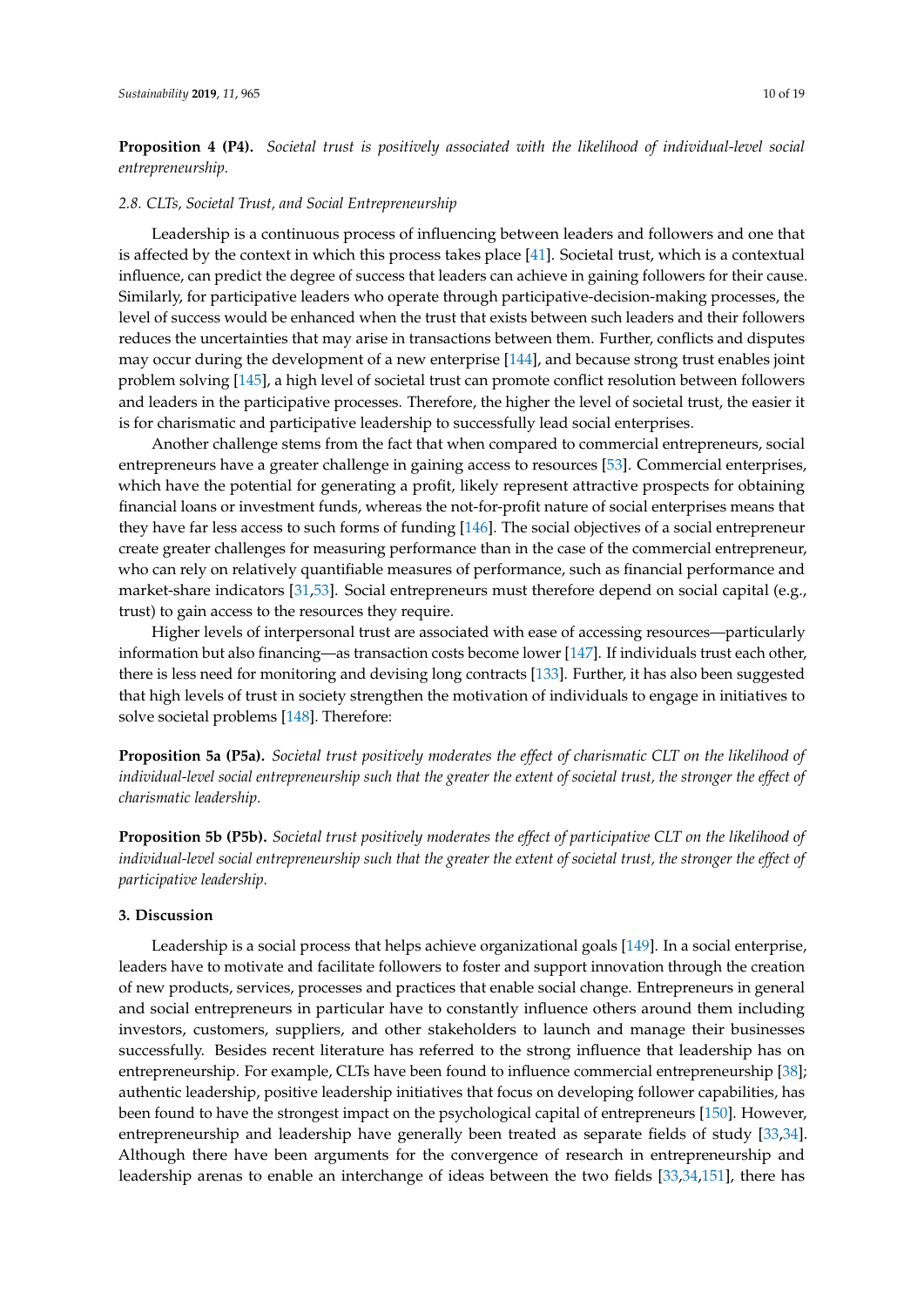been little linkage made between entrepreneurship and leadership research [\[152\]](#page-18-15). In particular, there are calls to find leadership patterns that are specific to entrepreneurship [\[33\]](#page-14-2). In light of the above we elaborate the potential contributions that our framework can make to extant literature as follows.

#### *3.1. Contributions*

We draw on gaps in SE literature and leadership literature to develop our conceptual framework. Specifically, our conceptual framework integrates leadership and entrepreneurship research by introducing a cultural leadership paradigm that advances our understanding of the emergence of social entrepreneurial leaders across different cultures. In doing so, we contribute to the development of multidisciplinary research to advance the application and understanding of leadership theory [\[93\]](#page-16-9). Our conceptual framework contributes to research on leadership and comparative SE in that the motivations to become social entrepreneurs are embedded in and shaped by the wider national context, including not only CLTs but also other national-level institutions. Our conceptual framework thus adds to the emerging comparative perspective in SE research [\[84\]](#page-16-0) in the following ways.

First, our contextual perspective highlights the role of the national context in the motivation of individuals to lead social enterprises, in contrast to individual differences that are believed to drive such motivations [\[153\]](#page-18-16). Second, our conceptual framework adds to the comparative perspective in leadership research by integrating predictions based on institutional theory [\[51](#page-14-19)[,52\]](#page-14-20) to arrive at more comprehensive explanations of leadership. We establish the value of CLTs as normative institutions and suggest their standalone explanatory role in the individual agency of SE but also suggest that its influence is contingent upon other national institutions. Third, although researchers have used specific national cultural values as possible factors to explain cross-country differences in levels of entrepreneurship, the findings are mixed [\[38\]](#page-14-6). Scholars have therefore suggested that national cultural values impact entrepreneurship only indirectly [\[83\]](#page-15-27), and hence implying the existence of mechanisms linking national cultural values and entrepreneurship [\[154\]](#page-18-17). CLTs have shown to be such mechanisms through which national cultural values influence entrepreneurship. For example, national cultural values of uncertainty avoidance and collectivism have been shown to influence entrepreneurship indirectly, through CLTs [\[38\]](#page-14-6). Since national cultural values are broad and general concepts and entrepreneurship (and SE in our framework) is a specific behavior our conceptual framework emphasizes a greater focus on CLTs that are more proximal to SE [\[38\]](#page-14-6).

We also suggest that the effects of normative institutions of charismatic and participative CLTs on leaders' aspirations may be contingent upon cognitive and regulatory institutions, such as societal trust and government effectiveness, respectively. Leadership researchers have predominantly focused on the role of culture [\[101\]](#page-16-17), economists have predominantly focused on the role of formal institutions [\[6\]](#page-12-2), and sociologists and political scientists have predominantly focused on trust [\[133\]](#page-17-24). We have attempted to combine the above three perspectives in our framework.

Our multilevel theorizing, while addressing the calls for using multilevel designs in leadership theorizing, contributes to the understanding of national contexts facilitating individuals' entry into SE by using the explanatory power of joint institutional configurations. The configuration perspective provides a greater integration of research on formal and informal institutions [\[30\]](#page-13-18), and the practice of theorizing and using configurations is well established in strategic management and psychology [\[155\]](#page-18-18), but it has received little attention in institutional theory [\[51\]](#page-14-19) and comparative entrepreneurship research [\[84\]](#page-16-0).

Third, our conceptual framework contributes to calls for increased consideration of context in examining entrepreneurial behavior [\[72\]](#page-15-16). In particular, our conceptual framework stresses the importance of a socially supportive culture for entrepreneurial behaviour, as identified in past research [\[83](#page-15-27)[,156\]](#page-18-19), by suggesting that CLTs may need to be supported by formal institutions (such as government effectiveness) and informal institutions (such as societal trust) for individuals to become social entrepreneurs. Specifically, it contributes to the call for attention to cultural leadership styles as salient predictors of cross-cultural differences in entrepreneurship [\[157\]](#page-18-20).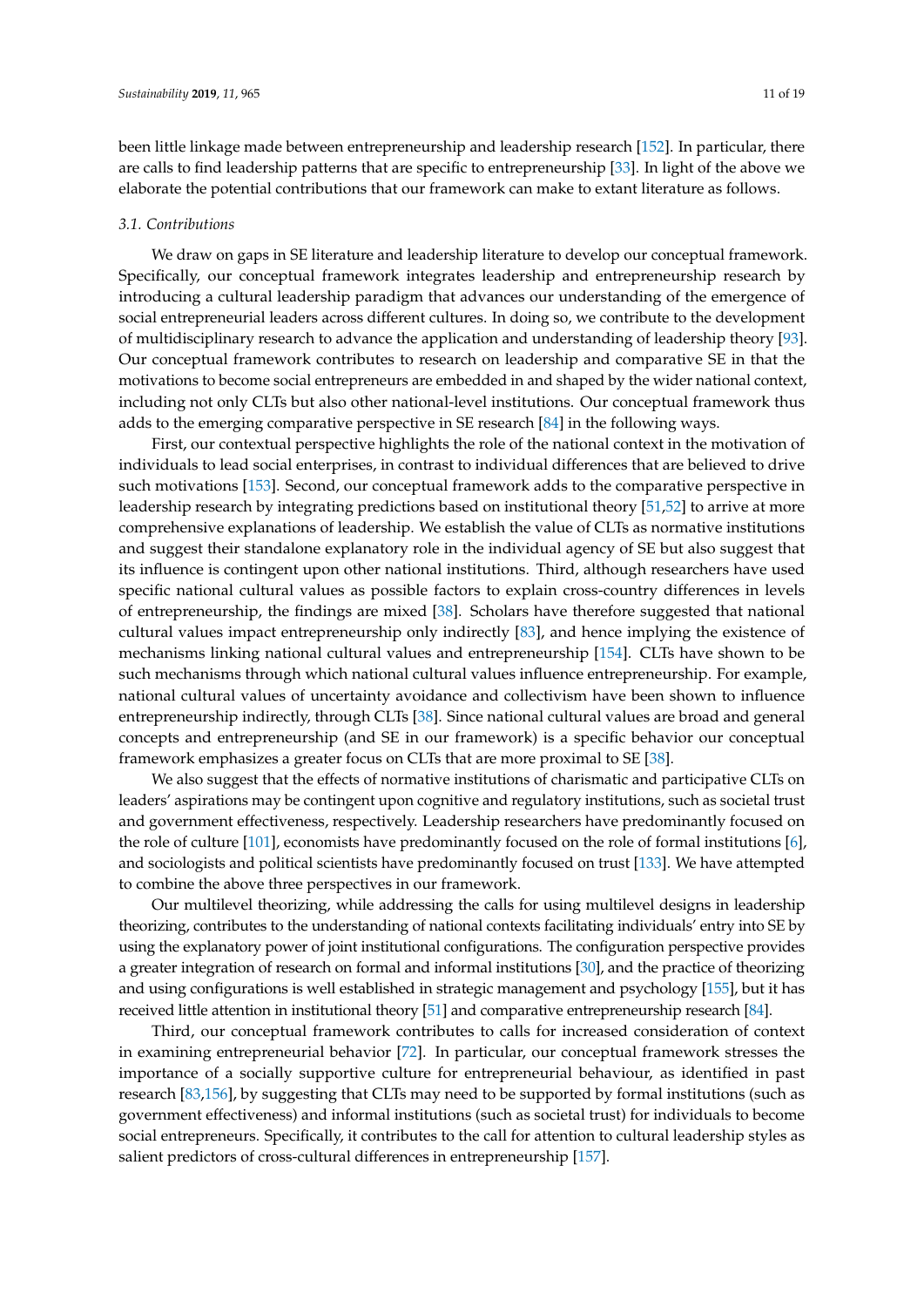## *3.2. Implications for Practice and Future Research*

To overcome the various socio-economic and environmental challenges that exist in society, both scholars and practitioners agree that firms and individuals can address these challenges by adopting social value creation goals in their activities [\[24,](#page-13-12)[61](#page-15-5)[,120\]](#page-17-11). Further, societal-level leadership styles and sustainability conditions also have a bearing on the demand and supply of social entrepreneurs [\[25](#page-13-13)[,39](#page-14-7)[,40\]](#page-14-8). Our present conceptual framework adds to the above research that emphasizes the importance and the role of leadership context in facilitating social value-creating activities.

Our conceptual framework may have implications for social entrepreneurs, educational institutions and policy makers. Since leadership ideals are more proximal than cultural values, they are more malleable [\[38\]](#page-14-6). Social entrepreneurs would benefit from being aware of the CLTs endorsed in the cultures in which they are operating in, enabling them to take account of their stakeholders' (donors, customers, suppliers, community, employees) expectations of them. Social entrepreneurs' own ILTs can be reflected upon [\[158\]](#page-18-21) in the context of the culture's CLTs [\[46,](#page-14-14)[101\]](#page-16-17) in which they operate in to bring about social innovations. Educational institutions can develop training strategies to align social entrepreneur's behaviors with their culture's expectations of effective leaders and ultimately increase the legitimacy and success of their enterprises [\[38\]](#page-14-6). Further, effectiveness of the government in facilitating leaders to become successful entrepreneurs as suggested by our framework, implies the increased role of government to legislate and implement social entrepreneur friendly policies. In societies where lack of interpersonal trust could constrain social innovation activities, public education initiatives and assurance services could help build the legitimacy of social entrepreneurial leaders. Awareness of the challenges due to the lack of trust in such societies will also help social entrepreneurial leaders to proactively plan to address them.

Another important implication is that CLTs and SE may have a strong bearing on the sustainable development of societies. We add to the literature that examines the implication of the role of leadership on the sustainability of societies [\[159\]](#page-18-22). Cultures differ in the way human, economic, and environmental well-being are prioritized [\[25\]](#page-13-13), leading to different sustainability conditions across societies. The lack of sustainability conditions in society increases the demand of social entrepreneurs, and their supply is again facilitated by CLTs [\[25\]](#page-13-13). Our conceptual framework suggests additional institutional drivers such as government effectiveness and societal trust that are important for the supply of social entrepreneurs. In the future, researchers can theorize using these additional drivers to understand how they can address the demand for social entrepreneurs under conditions of low societal sustainability.

Our framework and propositions may be empirically tested by constructing a cross-national data set consisting of country wise population-representative surveys potentially from the Global Entrepreneurship Monitor (GEM) for social entrepreneurs. The GEM data set can provide data on individual-level responses by social entrepreneurs. This information can be combined with country data on leadership styles, government effectiveness, and societal trust from the GLOBE study, World Governance Index (WGI) study, and World Values Survey (WVS), respectively for empirical testing. While the above are suggested secondary sources of data that may be used for testing the framework which is based on extant research for similar frameworks [\[38\]](#page-14-6), researchers may also use other sources of secondary data and also primary data (through case studies and semi structured interviews of social entrepreneurs in country-specific contextual settings) to validate the findings.

Future research may also examine the effects of other cultural values and norms studied by comparative entrepreneurship researchers [\[160\]](#page-18-23). As mentioned earlier, national cultural values have been observed to influence entrepreneurial behavior only indirectly, and that they do so via CLTs. For example, national cultural values of uncertainty avoidance and collectivism have been shown to influence entrepreneurship through charismatic and self-protective CLTs [\[38\]](#page-14-6). These CLTs have been considered as mechanisms through which national cultural values influence entrepreneurship. Further, participative and charismatic CLTs may not have the same effect on the individual-level likelihood of SE in all the cultures. Variations may be accounted for differences in the dimensions of national cultural values. For example, participative CLTs could have a more positive impact in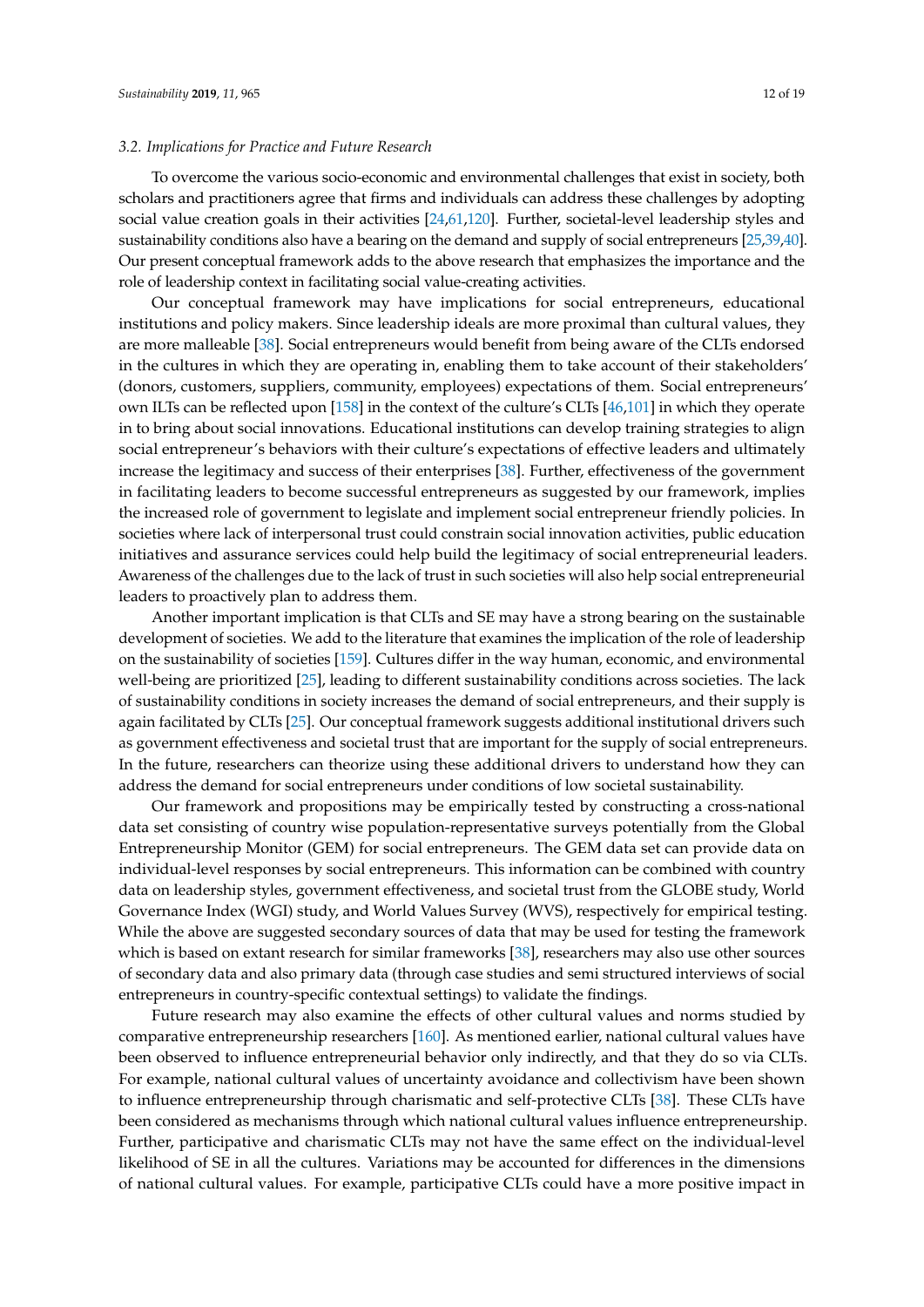low power distance cultures, while charismatic CLTs could have a more positive impact in high power distance cultures. Future research may need to theorize and empirically examine whether such dimensions of national cultural values have a moderating effect on SE propensity or whether the CLTs suggested in our framework mediate their effect on SE propensity. While our framework focuses on the proximal aspects of culture, i.e., conceptually closer to SE, future research may extend our framework by incorporating other national institutions in it to present a more eclectic view on how CLTs interact with other national-level institutions to influence SE. Finally, future research may investigate SE as a process across countries [\[161\]](#page-18-24), thereby addressing questions about the CLTs and the sustainability of social entrepreneurial processes, such as whether CLTs play a role in the sustainability of social entrepreneurial processes.

We consistently observe, specifically in the context of developing nations, that multi-national non-government organizations (MNNGOs) work with local social workers and social entrepreneurs. MNNGOs could be effective in their mission of service if their leadership styles align with local CLTs that are reflective of the styles of local social entrepreneurs. Research on how MNNGOs adapt their leadership styles to match with local contexts in order to work synergistically with local social entrepreneurs would be another area for future research.

# **4. Conclusions**

Our suggested conceptual framework contributes to the research on societal-level leadership styles and to comparative SE research. It addresses the gaps in SE and leadership literatures at the interface of entrepreneurship and leadership, in contextualizing social entrepreneurial behaviour and understanding cross-cultural perspectives of leadership through a multilevel framework. The framework is based on the assumption that individuals are more likely to choose to become entrepreneurs where CLTs fit with and are supportive of motives and attributes linked with SE. In other words, it is assumed that SE will flourish where cultural leadership ideals align with social entrepreneurial behaviors, or where there is a 'CLT-Social Entrepreneurship fit'. We believe our conceptual framework adds to the ongoing discussions on the emergence of social entrepreneurs and to the growing stream of research on the consequences of CLTs.

**Author Contributions:** The two authors have contributed equally in the conceptualization, investigation, analysis, and writing of the paper.

**Funding:** This research was funded by the Social Sciences and Humanities Research Council of Canada.

**Acknowledgments:** The authors thank the Guest Editor, Fu-Sheng Tsai and the Assistant Editor for the support given during the review process. The authors also thank the anonymous reviewers for the excellent developmental feedback provided during the three rounds of the review process to improve the paper.

**Conflicts of Interest:** The authors declare no conflicts of interest.

#### **References**

- <span id="page-12-0"></span>1. Mulgan, G. The process of social innovation. *Innov. Technol. Gov. Glob.* **2006**, *1*, 145–162. [\[CrossRef\]](http://dx.doi.org/10.1162/itgg.2006.1.2.145)
- <span id="page-12-1"></span>2. Phillips, W.; Lee, H.; Ghobadian, A.; O'Regan, N.; James, P. Social innovation and social entrepreneurship: A systematic review. *Group Organ. Manag.* **2015**, *40*, 428–461. [\[CrossRef\]](http://dx.doi.org/10.1177/1059601114560063)
- 3. Chell, E. Social enterprise and entrepreneurship: Towards a convergent theory of the entrepreneurial process. *Int. Small Bus. J.* **2007**, *25*, 5–26. [\[CrossRef\]](http://dx.doi.org/10.1177/0266242607071779)
- 4. Chell, E.; Nicolopoulou, K.; Karatas-Özkan, M. Social entrepreneurship and enterprise: International and innovation perspectives. *Entrep. Reg. Dev.* **2010**, *22*, 485–493. [\[CrossRef\]](http://dx.doi.org/10.1080/08985626.2010.488396)
- 5. Dees, J.G.; Anderson, B.B. Framing a theory of social entrepreneurship: Building on two schools of practice and thought. In *Research on Social Entrepreneurship: Understanding and Contributing to an Emerging Field*; Mosher-Williams, R., Ed.; ARNOVA Occasional Paper Series 1(3); ARNOVA: Indianapolis, IN, USA, 2006; pp. 39–66.
- <span id="page-12-2"></span>6. Estrin, S.; Mickiewicz, T.; Stephan, U. Entrepreneurship, Social Capital, and Institutions: Social and Commercial Entrepreneurship Across Nations. *Entrep. Theory Pract.* **2013**, *37*, 479–504. [\[CrossRef\]](http://dx.doi.org/10.1111/etap.12019)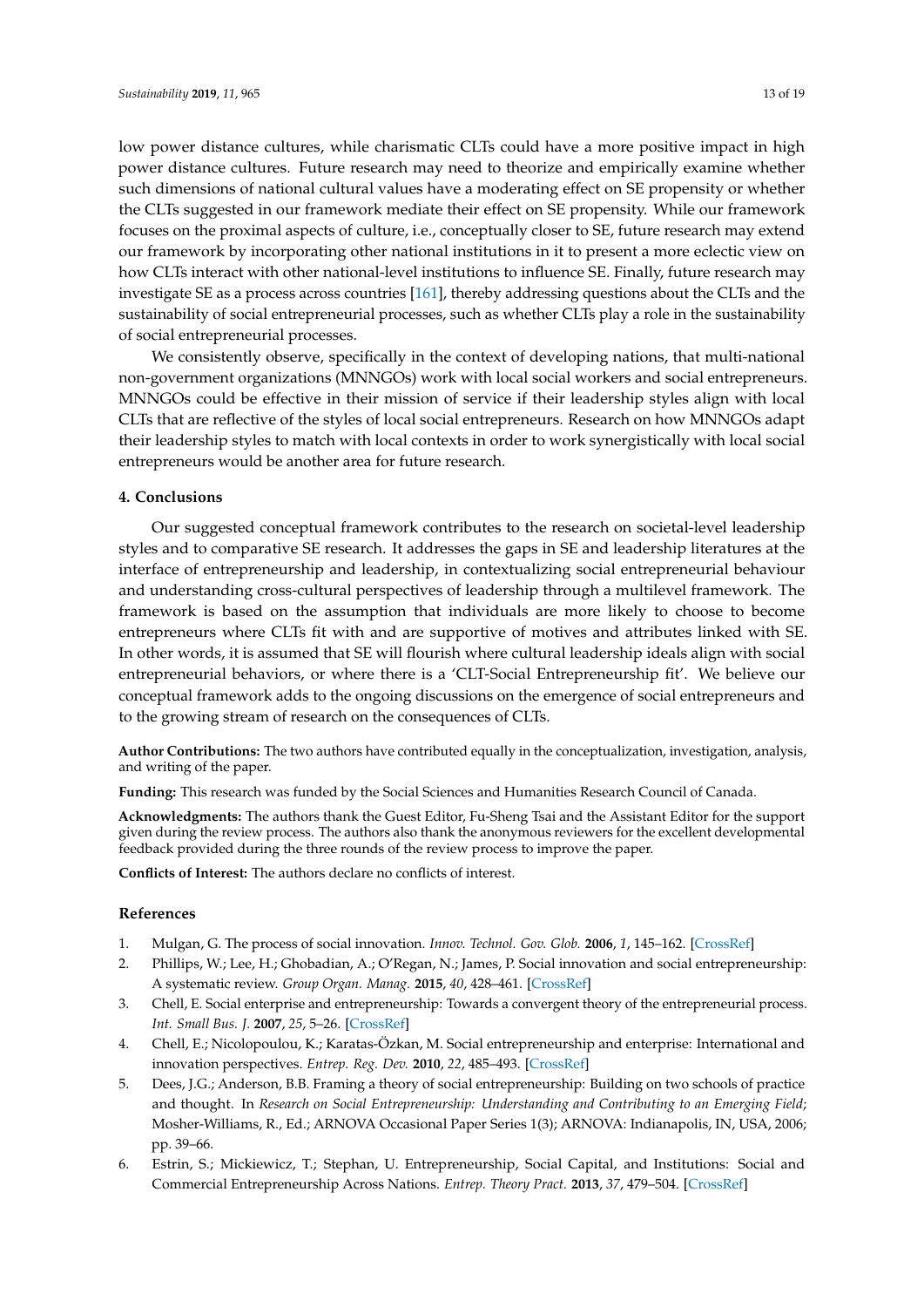- 7. Son, H.; Lee, J.; Chung, Y. Value Creation Mechanism of Social Enterprises in Manufacturing Industry: Empirical Evidence from Korea. *Sustainability* **2018**, *10*, 46. [\[CrossRef\]](http://dx.doi.org/10.3390/su10010046)
- <span id="page-13-0"></span>8. Ziegler, R.; Schulz, S.; Richter, L.; Schreck, M. Following Gandhi: Social Entrepreneurship as a NonViolent Way of Communicating Sustainability Challenges. *Sustainability* **2014**, *6*, 1018–1036. [\[CrossRef\]](http://dx.doi.org/10.3390/su6021018)
- <span id="page-13-1"></span>9. Perényi, Á.; Losoncz, M. A Systematic Review of International Entrepreneurship Special Issue Articles. *Sustainability* **2018**, *10*, 3476. [\[CrossRef\]](http://dx.doi.org/10.3390/su10103476)
- <span id="page-13-2"></span>10. Zhang, D.D.; Swanson, L.A. Linking social entrepreneurship and sustainability. *J. Soc. Entrep.* **2014**, *5*, 175–191. [\[CrossRef\]](http://dx.doi.org/10.1080/19420676.2014.880503)
- <span id="page-13-3"></span>11. Carvalho, J.M.S.; Sousa, C.A.A. Is Psychological Value a Missing Building Block in Societal Sustainability? *Sustainability* **2018**, *10*, 4550. [\[CrossRef\]](http://dx.doi.org/10.3390/su10124550)
- <span id="page-13-4"></span>12. Bacq, S.; Janssen, F. The Multiple Faces of Social Entrepreneurship: A Review of Definitional Issues based on Geographical and Thematic Criteria. *Entrep. Reg. Dev.* **2011**, *23*, 373–403. [\[CrossRef\]](http://dx.doi.org/10.1080/08985626.2011.577242)
- <span id="page-13-5"></span>13. Stephan, U.; Drencheva, A. The person in social entrepreneurship: A systematic review of research on the social entrepreneurial personality. In *The Wiley Handbook of Entrepreneurship*; Ahmetoglu, G., Chamorro-Premuzic, T., Klinger, B., Karcisky, T., Eds.; John Wiley & Sons: Hoboken, NJ, USA, 2017; pp. 205–229.
- <span id="page-13-6"></span>14. Rusu, V.D.; Roman, A. Entrepreneurial Activity in the EU: An Empirical Evaluation of its Determinants. *Sustainability* **2017**, *9*, 1679. [\[CrossRef\]](http://dx.doi.org/10.3390/su9101679)
- <span id="page-13-7"></span>15. Urban, B.; Kujinga, L. The institutional environment and social entrepreneurship intentions. *Int. J. Entrep. Behav. Res.* **2017**, *23*, 638–655. [\[CrossRef\]](http://dx.doi.org/10.1108/IJEBR-07-2016-0218)
- <span id="page-13-8"></span>16. Bruton, G.; Ahlstrom, D. An Institutional View of China's Venture Capital Industry: Explaining the Differences Between China and the West. *J. Bus. Ventur.* **2003**, *18*, 233–259. [\[CrossRef\]](http://dx.doi.org/10.1016/S0883-9026(02)00079-4)
- 17. Martinelli, A. The Social and Institutional Context of Entrepreneurship. In *Crossroads of Entrepreneurship*; Corbetta, G., Huse, M., Ravasi, D., Eds.; Springer: New York, NY, USA, 2004; pp. 58–74.
- <span id="page-13-19"></span>18. Heilbrunn, S.; Itzkovitch, Y.; Weinberg, C. Perceived feasibility and desirability of entrepreneurship in institutional contexts in transition. *Entrep. Res. J.* **2017**, *7*, 785–796. [\[CrossRef\]](http://dx.doi.org/10.1515/erj-2016-0046)
- 19. Muralidharan, E.; Pathak, S. Informal institutions and international entrepreneurship. *Int. Bus. Rev.* **2017**, *26*, 288–302. [\[CrossRef\]](http://dx.doi.org/10.1016/j.ibusrev.2016.07.006)
- <span id="page-13-20"></span>20. Pathak, S.; Muralidharan, E. Informal Institutions and Their Comparative Influences on Social and Commercial Entrepreneurship: The Role of In-Group Collectivism and Interpersonal Trust. *J. Small Bus. Manag.* **2016**, *54*, 168–188. [\[CrossRef\]](http://dx.doi.org/10.1111/jsbm.12289)
- <span id="page-13-9"></span>21. Yousafzai, S.Y.; Saeed, S.; Muffatto, M. Institutional theory and contextual embeddedness of women's entrepreneurial leadership: Evidence from 92 countries. *J. Small Bus. Manag.* **2015**, *53*, 587–604. [\[CrossRef\]](http://dx.doi.org/10.1111/jsbm.12179)
- <span id="page-13-10"></span>22. Pathak, S.; Muralidharan, E. Economic Inequality and Social Entrepreneurship. *Bus. Soc.* **2018**, *57*, 1150–1190. [\[CrossRef\]](http://dx.doi.org/10.1177/0007650317696069)
- <span id="page-13-11"></span>23. Welter, F.; Smallbone, D. Institutional perspectives on entrepreneurial behaviour in challenging environments. *J. Small Bus. Manag.* **2011**, *49*, 107–125. [\[CrossRef\]](http://dx.doi.org/10.1111/j.1540-627X.2010.00317.x)
- <span id="page-13-12"></span>24. Afshar Jahanshahi, A.; Brem, A.; Shahabinezhad, M. Does Thinking Style Make a Difference in Environmental Perception and Orientation? Evidence from Entrepreneurs in Post-Sanction Iran. *Sustainability* **2018**, *10*, 1546. [\[CrossRef\]](http://dx.doi.org/10.3390/su10051546)
- <span id="page-13-13"></span>25. Muralidharan, E.; Pathak, S. Sustainability, Transformational Leadership, and Social Entrepreneurship. *Sustainability* **2018**, *10*, 567. [\[CrossRef\]](http://dx.doi.org/10.3390/su10020567)
- <span id="page-13-14"></span>26. Newth, J. Social enterprise innovation in context: Stakeholder influence through contestation. *Entrep. Res. J.* **2016**, *6*, 369–399. [\[CrossRef\]](http://dx.doi.org/10.1515/erj-2014-0029)
- <span id="page-13-15"></span>27. Newth, J.; Woods, C. Resistance to social entrepreneurship: How context shapes innovation. *J. Soc. Entrep.* **2014**, *5*, 192–213. [\[CrossRef\]](http://dx.doi.org/10.1080/19420676.2014.889739)
- <span id="page-13-16"></span>28. Lepoutre, J.; Justo, R.; Terjesen, S.; Bosma, N. Designing a Global Standardized Methodology for measuring Social Entrepreneurship Activity: The Global Entrepreneurship Monitor Social Entrepreneurship Study. *Small Bus. Econ.* **2013**, *40*, 693–714. [\[CrossRef\]](http://dx.doi.org/10.1007/s11187-011-9398-4)
- <span id="page-13-17"></span>29. Hoogendoorn, B. The Prevalence and Determinants of Social Entrepreneurship at the Macro Level. *J. Small Bus. Manag.* **2016**, *54*, 278–296. [\[CrossRef\]](http://dx.doi.org/10.1111/jsbm.12301)
- <span id="page-13-18"></span>30. Stephan, U.; Uhlaner, L.M.; Stride, C. Institutions and social entrepreneurship: The role of institutional voids, institutional support, and institutional configurations. *J. Int. Bus. Stud.* **2014**, *46*, 308–331. [\[CrossRef\]](http://dx.doi.org/10.1057/jibs.2014.38)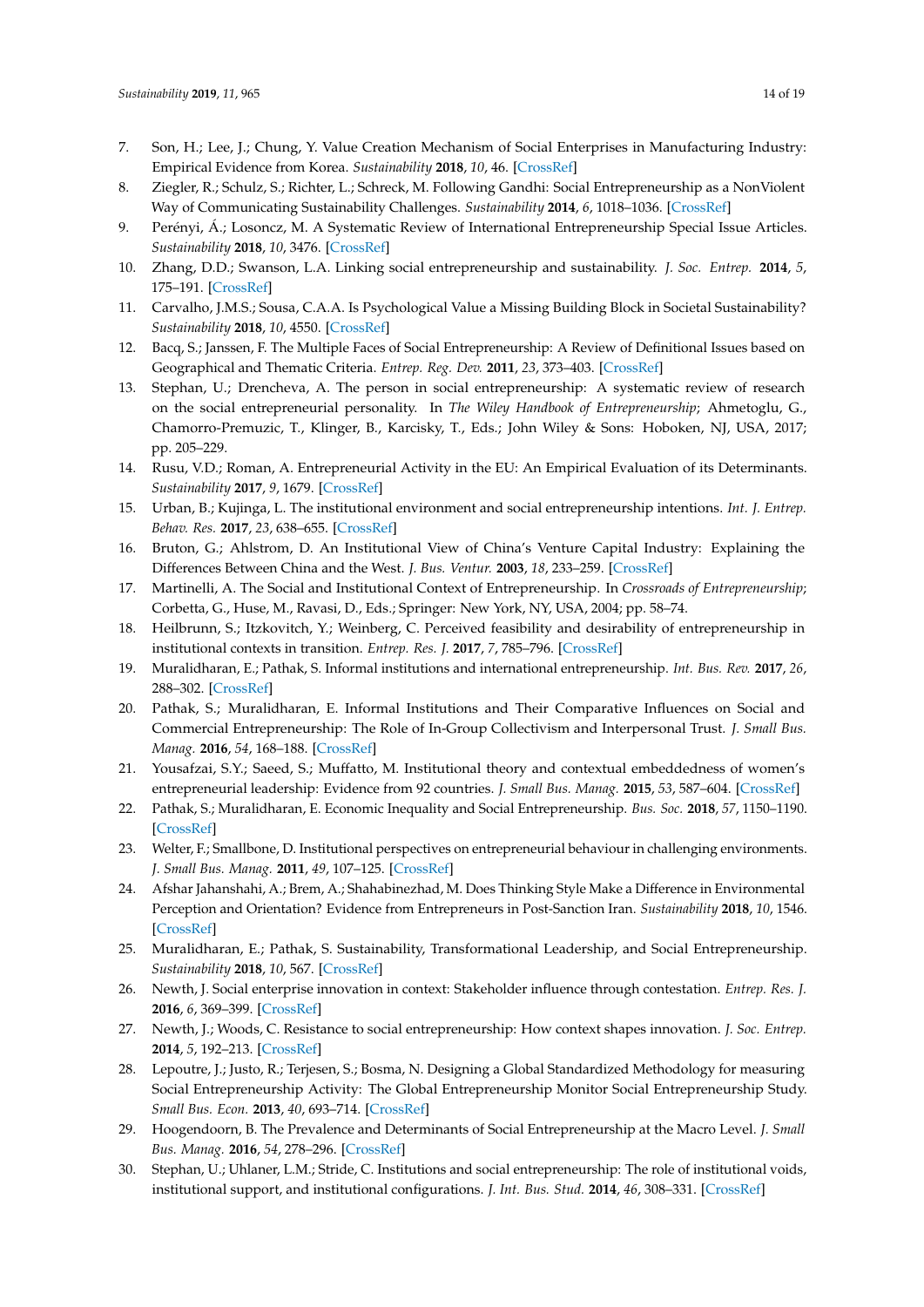- <span id="page-14-0"></span>31. Short, J.C.; Moss, T.W.; Lumpkin, G.T. Research in social entrepreneurship: Past contributions and future opportunities. *Strateg. Entrep. J.* **2009**, *3*, 161–194. [\[CrossRef\]](http://dx.doi.org/10.1002/sej.69)
- <span id="page-14-1"></span>32. Felício, J.A.; Martins Gonçalves, H.; da Conceição Gonçalves, V. Social value and organizational performance in non-profit social organizations: Social entrepreneurship, leadership, and socioeconomic context effects. *J. Bus. Res.* **2013**, *66*, 2139–2146. [\[CrossRef\]](http://dx.doi.org/10.1016/j.jbusres.2013.02.040)
- <span id="page-14-2"></span>33. Vecchio, R.P. Entrepreneurship and leadership: Common trends and common threads. *Hum. Resour. Manag. Rev.* **2003**, *13*, 303–327. [\[CrossRef\]](http://dx.doi.org/10.1016/S1053-4822(03)00019-6)
- <span id="page-14-3"></span>34. Cogliser, C.C.; Brigham, K.H. The intersection of leadership and entrepreneurship: Mutual lessons to be learned. *Leadersh. Q.* **2004**, *15*, 771–799. [\[CrossRef\]](http://dx.doi.org/10.1016/j.leaqua.2004.09.004)
- <span id="page-14-4"></span>35. Weerawardena, J.; Mort, G.S. Investigating social entrepreneurship: A multidimensional model. *J. World Bus.* **2006**, *41*, 21–35. [\[CrossRef\]](http://dx.doi.org/10.1016/j.jwb.2005.09.001)
- 36. Prabhu, G.N. Social entrepreneurial leadership. *Career Dev. Int.* **1999**, *4*, 140–145. [\[CrossRef\]](http://dx.doi.org/10.1108/13620439910262796)
- <span id="page-14-5"></span>37. Newman-Storen, R. Leadership in sustainability: Creating an interface between creativity and leadership theory in dealing with "Wicked Problems". *Sustainability* **2014**, *6*, 5955–5967. [\[CrossRef\]](http://dx.doi.org/10.3390/su6095955)
- <span id="page-14-6"></span>38. Stephan, U.; Pathak, S. Beyond cultural values? Cultural leadership ideals and entrepreneurship. *J. Bus. Ventur.* **2016**, *31*, 505–523. [\[CrossRef\]](http://dx.doi.org/10.1016/j.jbusvent.2016.07.003)
- <span id="page-14-7"></span>39. Jia, J.; Liu, H.; Chin, T.; Hu, D. The Continuous Mediating Effects of GHRM on Employees' Green Passion via Transformational Leadership and Green Creativity. *Sustainability* **2018**, *10*, 3237. [\[CrossRef\]](http://dx.doi.org/10.3390/su10093237)
- <span id="page-14-8"></span>40. Zhou, S.; Zhang, D.; Lyu, C.; Zhang, H. Does Seeing "Mind Acts Upon Mind" Affect Green Psychological Climate and Green Product Development Performance? The Role of Matching Between Green Transformational Leadership and Individual Green Values. *Sustainability* **2018**, *10*, 3206. [\[CrossRef\]](http://dx.doi.org/10.3390/su10093206)
- <span id="page-14-9"></span>41. Antonakis, J.; Gianciolo, A.T.; Sternberg, R.J. Leadership: Past, present, and future. In *The Nature of Leadership*; Antonakis, J., Gianciolo, A.T., Sternberg, R.J., Eds.; Sage: Thousand Oaks, CA, USA, 2004; pp. 3–15.
- <span id="page-14-10"></span>42. Antonakis, J.; Autio, E. Entrepreneurship and leadership. In *The Psychology of Entrepreneurship*; Baum, J., Frese, M., Baron, R.A., Eds.; Erlbaum: Mahwah, NJ, USA, 2006; pp. 189–208.
- <span id="page-14-11"></span>43. Bonaventura, L.; Caserta, M. The social dimension of entrepreneurship: The role of regional social effects. *Entrep. Res. J.* **2012**, 2. [\[CrossRef\]](http://dx.doi.org/10.1515/2157-5665.1079)
- <span id="page-14-12"></span>44. Bass, B.M. *Leadership and Performance Beyond Expectations*; The Free Press: New York, NY, USA, 1985.
- <span id="page-14-13"></span>45. Bass, B.M. *Transformational Leadership: Industrial, Military, and Educational Impact*; Lawrence Erlbaum Associates: Mahwah, NJ, USA, 1998.
- <span id="page-14-14"></span>46. House, R.J.; Dorfman, P.; Javidan, M.; Hanges, P.J.; Sully De Luque, M. *Strategic Leadership Across Cultures: GLOBE Study of CEO Leadership Behaviour and Effectiveness in 24 Countries*; Sage: Thousand Oaks, CA, USA, 2014.
- <span id="page-14-15"></span>47. Crossan, M.; Vera, D.; Nanjad, L. Transcendent leadership: Strategic leadership in dynamic environments. *Leadersh. Q.* **2008**, *19*, 569–581. [\[CrossRef\]](http://dx.doi.org/10.1016/j.leaqua.2008.07.008)
- <span id="page-14-16"></span>48. Lado-Sestayo, R.; Neira-Gómez, I.; Chasco-Yrigoyen, C. Entrepreneurship at regional level: Temporary and neighborhood effects. *Entrep. Res. J.* **2017**, *7*, 15–30. [\[CrossRef\]](http://dx.doi.org/10.1515/erj-2017-0111)
- <span id="page-14-17"></span>49. Levie, J.; Autio, E. Regulatory burden, rule of law, and entry of strategic entrepreneurs: An international panel study. *J. Manag. Stud.* **2011**, *48*, 1392–1419. [\[CrossRef\]](http://dx.doi.org/10.1111/j.1467-6486.2010.01006.x)
- <span id="page-14-18"></span>50. Puffer, S.M.; McCarthy, D.J.; Boisot, M. Entrepreneurship in Russia and China: The Impact of Formal Institutional Voids. *Entrep. Theory Pract.* **2010**, *34*, 441–467. [\[CrossRef\]](http://dx.doi.org/10.1111/j.1540-6520.2009.00353.x)
- <span id="page-14-19"></span>51. Scott, W.R. Institutional theory: Contributing to a theoretical research program. In *Great Minds in Management: The Process of Theory Development*; Smith, K.G., Hitt, M.A., Eds.; Oxford University Press: Oxford, UK, 2005.
- <span id="page-14-20"></span>52. North, D.C. *Understanding the Process of Economic Change*; Princeton University Press: Princeton, NJ, USA, 2005.
- <span id="page-14-21"></span>53. Austin, J.; Stevenson, H.; Wei-Skillern, J. Social and Commercial Entrepreneurship: Same, Different or Both? *Entrep. Theory Pract.* **2006**, *30*, 1–22. [\[CrossRef\]](http://dx.doi.org/10.1111/j.1540-6520.2006.00107.x)
- <span id="page-14-22"></span>54. Noruzi, M.R.; Westover, J.R.; Rahimi, G.R. An exploration of social entrepreneurship in the entrepreneurship Era. *Asian Soc. Sci.* **2010**, *6*, 4–10. [\[CrossRef\]](http://dx.doi.org/10.5539/ass.v6n6p3)
- <span id="page-14-23"></span>55. Defourny, J.; Nyssens, M. Conceptions of social enterprise and social entrepreneurship in Europe and the United States: Convergences and divergences. *J. Soc. Entrep.* **2010**, *1*, 32–53. [\[CrossRef\]](http://dx.doi.org/10.1080/19420670903442053)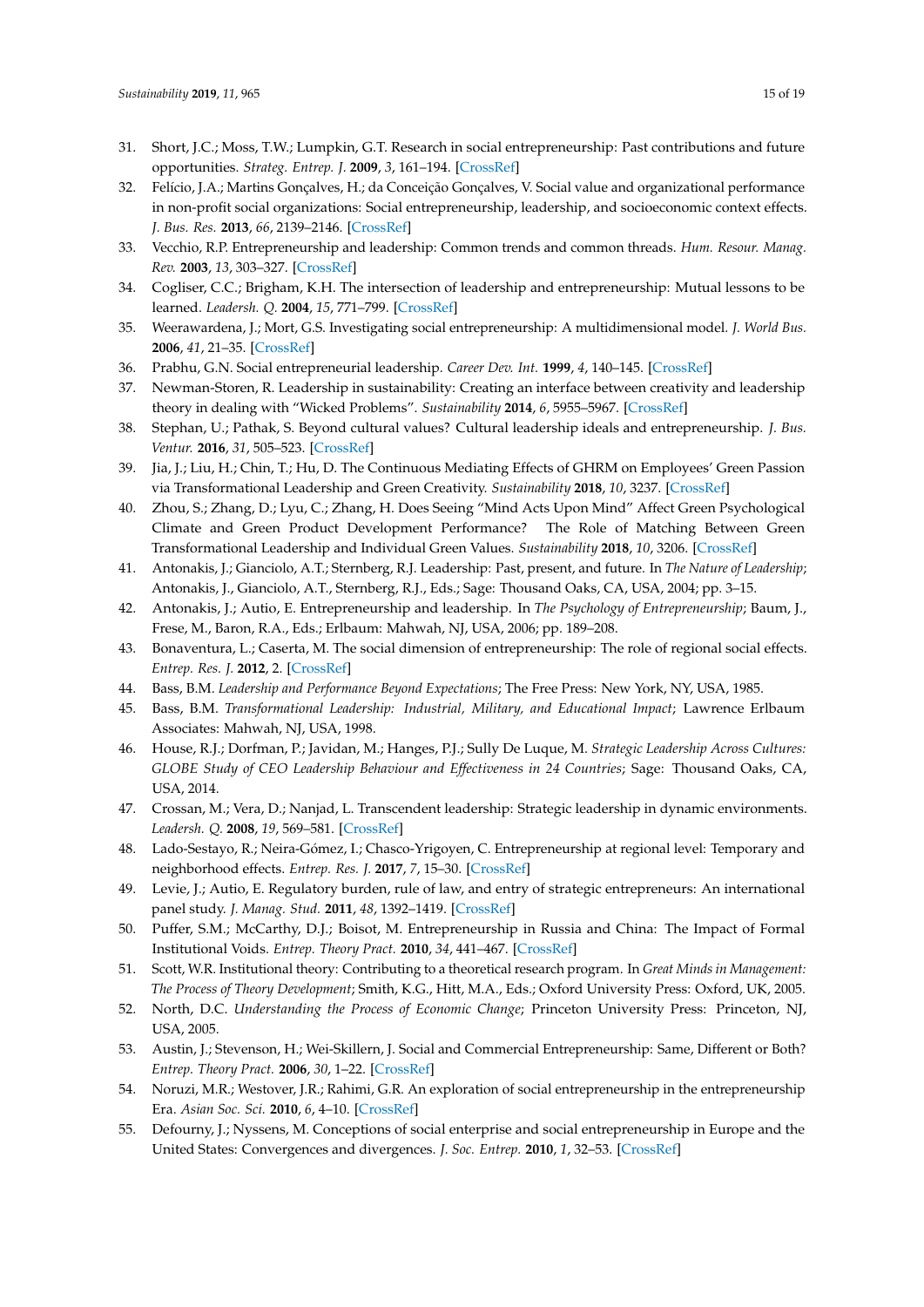- <span id="page-15-0"></span>56. Bacq, S.; Hartog, C.; Hoogendoorn, B. A quantitative comparison of social and commercial entrepreneurship: Toward a more nuanced understanding of social entrepreneurship organizations in context. *J. Soc. Entrep.* **2013**, *4*, 40–68. [\[CrossRef\]](http://dx.doi.org/10.1080/19420676.2012.758653)
- <span id="page-15-1"></span>57. Bierhoff, H.W. *Prosocial Behaviour*; Psychology Press: Hove, UK, 2002.
- <span id="page-15-2"></span>58. Zahra, S.E.; Gedajlovic, E.; Neubaum, D.O.; Shulman, J.M. A typology of social entrepreneurs: Motives, search processes and ethical challenges. *J. Bus. Ventur.* **2009**, *24*, 519–532. [\[CrossRef\]](http://dx.doi.org/10.1016/j.jbusvent.2008.04.007)
- <span id="page-15-3"></span>59. Mair, J.; Marti, I. Social entrepreneurship research: A source of explanation, prediction, and delight. *J. World Bus.* **2006**, *41*, 36–44. [\[CrossRef\]](http://dx.doi.org/10.1016/j.jwb.2005.09.002)
- <span id="page-15-4"></span>60. Lehner, O.M.; Kansikas, J. Opportunity recognition in social entrepreneurship: A thematic meta analysis. *J. Entrep.* **2012**, *21*, 25–58. [\[CrossRef\]](http://dx.doi.org/10.1177/097135571102100102)
- <span id="page-15-5"></span>61. Brieger, S.A.; De Clercq, D. Entrepreneurs' individual-level resources and social value creation goals: The moderating role of cultural context. *Int. J. Entrep. Behav. Res.* **2018**. [\[CrossRef\]](http://dx.doi.org/10.1108/IJEBR-12-2017-0503)
- <span id="page-15-6"></span>62. Estrin, S.; Mickiewicz, T.; Stephan, U. Human capital in social and commercial entrepreneurship. *J. Bus. Ventur.* **2016**, *31*, 449–467. [\[CrossRef\]](http://dx.doi.org/10.1016/j.jbusvent.2016.05.003)
- <span id="page-15-7"></span>63. Kachlami, H.; Yazdanfar, D.; Öhman, P. Regional demand and supply factors of social entrepreneurship. *Int. J. Entrep. Behav. Res.* **2018**, *24*, 714–733. [\[CrossRef\]](http://dx.doi.org/10.1108/IJEBR-09-2016-0292)
- <span id="page-15-8"></span>64. Gras, D.; Lumpkin, G.T. Strategic Foci in Social and Commercial Entrepreneurship: A Comparative Analysis. *J. Soc. Entrep.* **2012**, *3*, 6–23.
- <span id="page-15-9"></span>65. Domenico, M.; Tracey, P.; Haugh, H. The Dialectic of Social Exchange: Theorizing Corporate-social Enterprise Collaboration. *Organ. Stud.* **2009**, *30*, 887–907. [\[CrossRef\]](http://dx.doi.org/10.1177/0170840609334954)
- <span id="page-15-10"></span>66. Sud, M.; VanSandt, C.V.; Baugous, A.M. Social Entrepreneurs: The Role of Institution. *J. Bus. Ethics* **2009**, *85*, 201–216. [\[CrossRef\]](http://dx.doi.org/10.1007/s10551-008-9939-1)
- <span id="page-15-11"></span>67. Nicholls, A. Social Entrepreneurship: The Emerging Landscape. In *Financial Times Handbook of Management*, 3rd ed.; FT Prentice-Hall: Harlow, UK, 2004.
- <span id="page-15-12"></span>68. DiMaggio, P.; Anheier, H. The Sociology of Nonprofit Organizations and Sectors. *Annu. Rev. Sociol.* **1990**, *16*, 137–159. [\[CrossRef\]](http://dx.doi.org/10.1146/annurev.so.16.080190.001033)
- <span id="page-15-13"></span>69. North, D.C. Institutions. *J. Econ. Perspect.* **1991**, *5*, 97–112. [\[CrossRef\]](http://dx.doi.org/10.1257/jep.5.1.97)
- <span id="page-15-14"></span>70. Powell, W.W.; DiMaggio, P.J. *The New Institutionalism in Organizational Analysis*; University of Chicago Press: Chicago, IL, USA, 1991.
- <span id="page-15-15"></span>71. Dacin, M.T.; Dacin, P.A.; Tracey, P. Social entrepreneurship: A critique and future directions. *Organ. Sci.* **2011**, *22*, 1203–1213. [\[CrossRef\]](http://dx.doi.org/10.1287/orsc.1100.0620)
- <span id="page-15-16"></span>72. Zahra, S.A.; Wright, M. Entrepreneurship's next act. *Acad. Manag. Perspect.* **2011**, *25*, 67–83. [\[CrossRef\]](http://dx.doi.org/10.5465/amp.2010.0149)
- <span id="page-15-17"></span>73. Urbano, D.; Toledano, N.; Sorian, D.R. Analyzing social entrepreneurship from an institutional perspective: Evidence from Spain. *J. Soc. Entrep.* **2010**, *1*, 54–69. [\[CrossRef\]](http://dx.doi.org/10.1080/19420670903442061)
- <span id="page-15-18"></span>74. Scott, W.R. *Institutions and Organizations*, 2nd ed.; Sage: Thousand Oaks, CA, USA, 2001.
- <span id="page-15-19"></span>75. Santos, F.M. A positive theory of social entrepreneurship. *J. Bus. Ethics* **2012**, *111*, 335–351. [\[CrossRef\]](http://dx.doi.org/10.1007/s10551-012-1413-4)
- <span id="page-15-20"></span>76. Uhlaner, L.M.; Thurik, R. Postmaterialism influencing total entrepreneurial activity across nations. *J. Evol. Econ.* **2007**, *17*, 2–161. [\[CrossRef\]](http://dx.doi.org/10.1007/s00191-006-0046-0)
- <span id="page-15-21"></span>77. Morales, C.E.; Holtschlag, C. Postmaterialist values and entrepreneurship: A multilevel approach. *Int. J. Entrep. Behav. Res.* **2013**, *19*, 266–282. [\[CrossRef\]](http://dx.doi.org/10.1108/13552551311330174)
- <span id="page-15-22"></span>78. Javidan, M.; House, R.J.; Dorfman, P.; Hanges, P.J.; Sully De Luque, M. Conceptualizing and measuring cultures and their consequences: A comparative review of GLOBE's and Hofstede's approaches. *J. Int. Bus. Stud.* **2006**, *37*, 897–914. [\[CrossRef\]](http://dx.doi.org/10.1057/palgrave.jibs.8400234)
- <span id="page-15-23"></span>79. Roth, K.; Kostova, T. Organizational coping with institutional upheaval in transition economies. *J. World Bus.* **2003**, *38*, 314–330. [\[CrossRef\]](http://dx.doi.org/10.1016/j.jwb.2003.08.018)
- <span id="page-15-24"></span>80. Griffiths, M.D.; Gundry, L.K.; Kickul, J.R. The social political, economic and cultural determinants of social entrepreneurship activity. *J. Small Bus. Enterp. Dev.* **2013**, *20*, 341–357. [\[CrossRef\]](http://dx.doi.org/10.1108/14626001311326761)
- <span id="page-15-25"></span>81. Seelos, C.; Mair, J.; Battilana, J.; Dacin, M. The embeddedness of social entrepreneurship: Understanding variation across local communities. *Res. Sociol. Organ.* **2011**, *33*, 333–363.
- <span id="page-15-26"></span>82. Urban, B. Social entrepreneurship in an emerging economy: A focus on the institutional environment and SESE. *Manag. Glob. Transit. Int. Res. J.* **2013**, *11*, 3–25.
- <span id="page-15-27"></span>83. Stephan, U.; Uhlaner, L.M. Performance-based vs. socially supportive culture: A cross-national study of descriptive norms and entrepreneurship. *J. Int. Bus. Stud.* **2010**, *41*, 1347–1364. [\[CrossRef\]](http://dx.doi.org/10.1057/jibs.2010.14)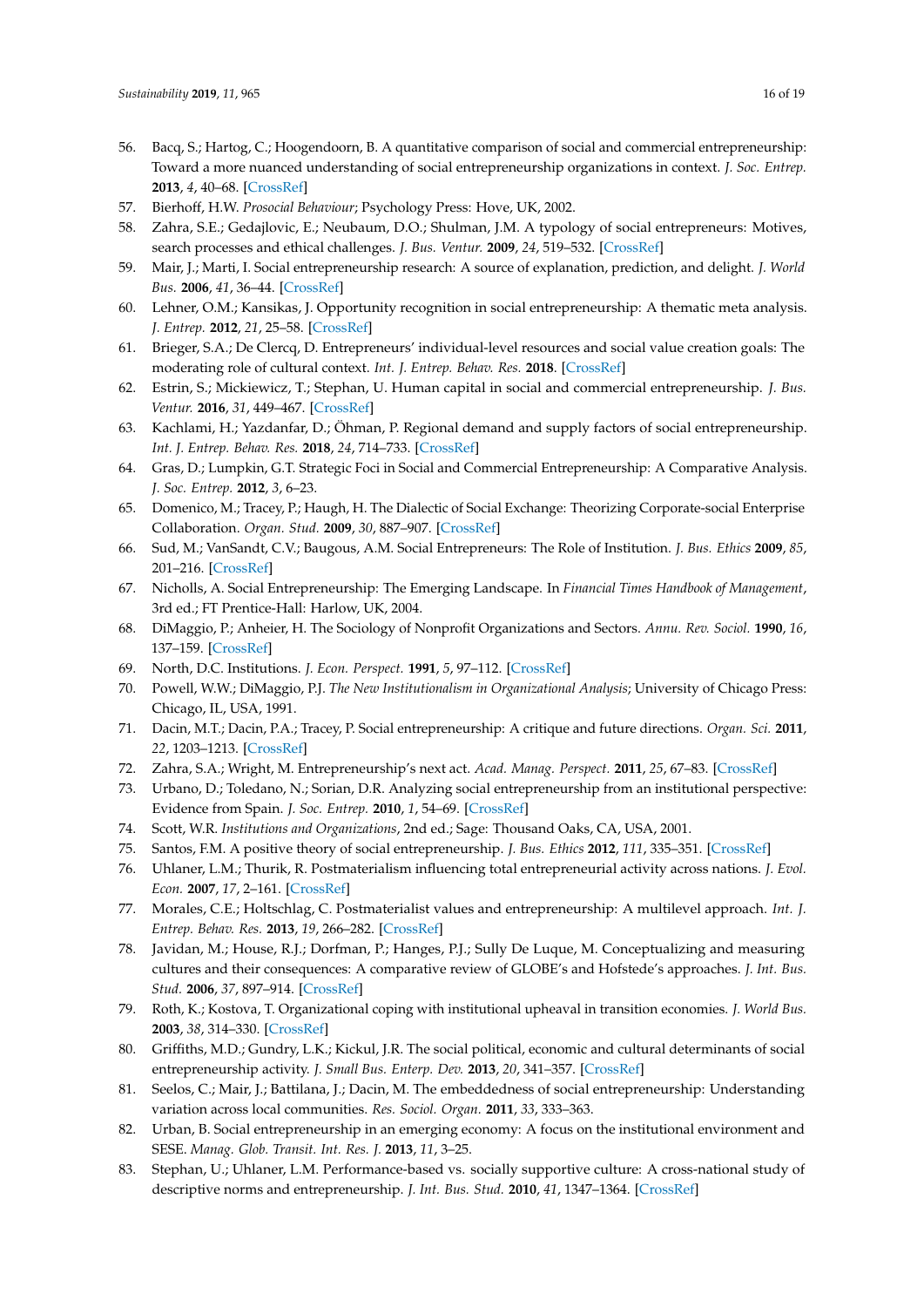- <span id="page-16-0"></span>84. Bruton, G.D.; Ahlstrom, D.; Li, H.-L. Institutional theory and entrepreneurship: Where are we now and where do we need to move in the future? *Entrep. Theory Pract.* **2010**, *34*, 421–440. [\[CrossRef\]](http://dx.doi.org/10.1111/j.1540-6520.2010.00390.x)
- <span id="page-16-1"></span>85. Busenitz, L.W.; Gomez, C.; Spencer, J.W. Country Institutional Profiles: Unlocking Entrepreneurial Phenomena. *Acad. Manag. J.* **2000**, *43*, 994–1003.
- <span id="page-16-2"></span>86. Valdez, M.E.; Richardson, J. Institutional determinants of macro–level entrepreneurship. *Entrep. Theory Pract.* **2013**, *37*, 1149–1175. [\[CrossRef\]](http://dx.doi.org/10.1111/etap.12000)
- <span id="page-16-3"></span>87. Kostova, T. *Country Institutional Profile: Concept and Measurement*; Best Paper Proceedings of the Academy of Management; Academy of Management: Briarcliff Manor, NY, USA, 1997; pp. 180–184.
- <span id="page-16-4"></span>88. Sine, W.D.; David, R.J. *Institutions and Entrepreneurship*; Emerald Group Publishing Limited: West Yorkshire, UK, 2010.
- <span id="page-16-5"></span>89. Urban, B. Social entrepreneurship in South Africa: Delineating the construct with associated skills. *Int. J. Entrep. Behav. Res.* **2008**, *14*, 346–364. [\[CrossRef\]](http://dx.doi.org/10.1108/13552550810897696)
- <span id="page-16-6"></span>90. Uhl-Bien, M.; Riggio, R.E.; Lowe, K.B.; Carsten, M.K. Followership theory: A review and research agenda. *Leadersh. Q.* **2014**, *25*, 83–104. [\[CrossRef\]](http://dx.doi.org/10.1016/j.leaqua.2013.11.007)
- <span id="page-16-7"></span>91. Fairhurst, G.T.; Uhl-Bien, M. Organizational discourse analysis (ODA): Examining leadership as a relational process. *Leadersh. Q.* **2012**, *23*, 1043–1062. [\[CrossRef\]](http://dx.doi.org/10.1016/j.leaqua.2012.10.005)
- <span id="page-16-8"></span>92. Day, D.V.; Fleenor, J.W.; Atwater, L.E.; Sturm, R.E.; McKee, R.A. Advances in leader and leadership development: A review of 25 years of research and theory. *Leadersh. Q.* **2014**, *25*, 63–82. [\[CrossRef\]](http://dx.doi.org/10.1016/j.leaqua.2013.11.004)
- <span id="page-16-9"></span>93. Dinh, J.E.; Lord, R.G.; Gardner, W.L.; Meuser, J.D.; Liden, R.D.; Hu, J. Leadership theory and research in the new millennium: Current theoretical trends and changing perspectives. *Leadersh. Q.* **2014**, *25*, 36–62. [\[CrossRef\]](http://dx.doi.org/10.1016/j.leaqua.2013.11.005)
- <span id="page-16-10"></span>94. Dionne, S.D.; Gupta, A.; Sotak, K.L.; Shirreffs, K.A.; Serban, A.; Hao, C.; Kim, D.H.; Yammarino, F.J. A 25-year perspective on levels of analysis in leadership research. *Leadersh. Q.* **2014**, *25*, 6–35. [\[CrossRef\]](http://dx.doi.org/10.1016/j.leaqua.2013.11.002)
- <span id="page-16-11"></span>95. Epitropaki, O.; Martin, R. Implicit leadership theories in applied settings: Factor structure, generalizability, and stability over time. *J. Appl. Psychol.* **2004**, *89*, 293. [\[CrossRef\]](http://dx.doi.org/10.1037/0021-9010.89.2.293) [\[PubMed\]](http://www.ncbi.nlm.nih.gov/pubmed/15065976)
- <span id="page-16-12"></span>96. Schyns, B.; Meindl, J.R. An overview of implicit leader- ship theories and their application in organization practice. In *The Leadership Horizon Series: Implicit Leadership Theories—Essays and Explorations*; Schyns, B., Meindl, J.R., Eds.; Informati: Greenwich, CT, USA, 2005; pp. 15–36.
- <span id="page-16-13"></span>97. Lord, R.G. An information processing approach to social perceptions, leadership and behavioral measurement in organizations. *Res. Organ. Behav.* **1985**, *7*, 87–128.
- <span id="page-16-14"></span>98. Lord, R.G.; Foti, R.J.; De Vader, C.L. A test of leadership categorization theory: Internal structure, information processing, and leadership perceptions. *Organ. Behav. Hum. Performance* **1984**, *34*, 343–378. [\[CrossRef\]](http://dx.doi.org/10.1016/0030-5073(84)90043-6)
- <span id="page-16-15"></span>99. Lord, R.G.; Maher, K.J. *Leadership and Information Processing: Linking Perceptions and Performance*; Unwin Hyman: Cambridge, MA, USA, 1991.
- <span id="page-16-16"></span>100. Epitropaki, O.; Sy, T.; Martin, R.; Tram-Quon, S.; Topakas, A. Implicit Leadership and Followership Theories "in the wild": Taking stock of information-processing approaches to leadership and followership in organizational settings. *Leadersh. Q.* **2013**, *24*, 858–881. [\[CrossRef\]](http://dx.doi.org/10.1016/j.leaqua.2013.10.005)
- <span id="page-16-17"></span>101. House, R.J.; Hanges, P.J.; Javidan, M.; Dorfman, P.W.; Gupta, V. *Culture, Leadership and Organizations: The GLOBE Study of 62 Societies*; Sage: Thousand Oaks, CA, USA, 2004.
- <span id="page-16-18"></span>102. Den Hartog, D.N.; House, R.J.; Hanges, P.J.; Ruiz-Quintanilla, S.A.; Dorfman, P.W. Culture specific and cross-culturally generalizable implicit leadership theories. *Leadersh. Q.* **1999**, *10*, 219–256. [\[CrossRef\]](http://dx.doi.org/10.1016/S1048-9843(99)00018-1)
- <span id="page-16-19"></span>103. Tung, R.L.; Walls, J.; Frese, M. Cross-cultural entrepreneurship: The case of China. In *The Psychology of Entrepreneurship*; Baum, J.R., Frese, M., Baron, R., Eds.; Lawrence Erlbaum Associates: Mahwah, NJ, USA, 2007; pp. 265–286.
- <span id="page-16-20"></span>104. Dorfman, P.; Javidan, M.; Hanges, P.; Dastmalchian, A.; House, R. GLOBE: A twenty-year journey into the intriguing world of culture and leadership. *J. World Bus.* **2012**, *47*, 504–518. [\[CrossRef\]](http://dx.doi.org/10.1016/j.jwb.2012.01.004)
- <span id="page-16-21"></span>105. Morris, M.H.; Jones, F.F. Entrepreneurship in established organizations: The case of the public sector. *Entrep. Theory Pract.* **1999**, *24*, 71–91. [\[CrossRef\]](http://dx.doi.org/10.1177/104225879902400105)
- <span id="page-16-22"></span>106. Quinn, J.B. Managing innovation: Controlled chaos. *Harv. Bus. Rev.* **1985**, *63*, 73–84.
- <span id="page-16-23"></span>107. Burns, J.M. *Leadership*; Harper and Row: New York, NY, USA, 1978.
- <span id="page-16-24"></span>108. Muralidharan, E.; Pathak, S. Culturally Endorsed Leadership Styles and Entrepreneurial Behaviors in Asia. In *The Palgrave Handbook of Leadership in Transforming Asia*; Palgrave Macmillan: London, UK, 2017; pp. 333–348.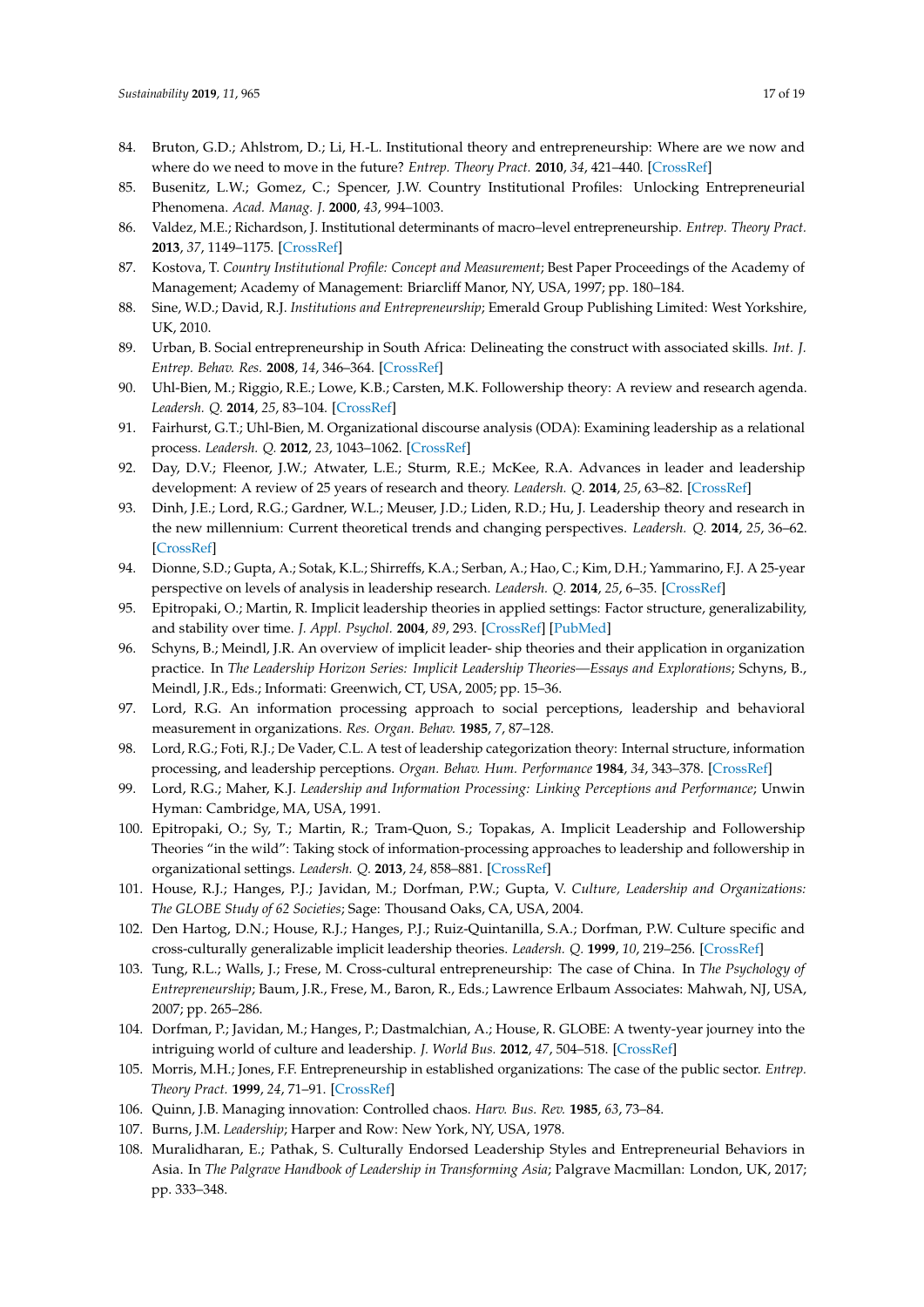- <span id="page-17-0"></span>109. Hanges, P.J.; Dickson, M.W. The development and validation of the GLOBE culture and leadership scales. In *Culture, Leadership, and Organizations: The GLOBE Study of 62 Societies*; House, R.J., Hanges, P.J., Javidan, M., Dorfman, P.W., Gupta, V., Eds.; Sage: Thousand Oaks, CA, USA, 2004; pp. 205–218.
- <span id="page-17-1"></span>110. Hibbert, S.A.; Hogg, G.; Quinn, T. Consumer response to social entrepreneurship: The case of the Big Issue in Scotland. *Int. J. Nonprofit Volunt. Sect. Mark.* **2001**, *7*, 288–301. [\[CrossRef\]](http://dx.doi.org/10.1002/nvsm.186)
- <span id="page-17-2"></span>111. Schermerhorn, J.; Hunt, J.; Osborn, R. *Organizational Behaviour*, 9th ed.; Wiley: Hoboken, NJ, USA, 2005.
- <span id="page-17-3"></span>112. Nurmi, R.; Darling, J. *International Management Leadership: The Primary Competitive Advantage*; International Business Press: New York, NY, USA, 1997.
- <span id="page-17-4"></span>113. Dees, J. Enterprising nonprofits. *Harv. Bus. Rev.* **1988**, *76*, 55–67.
- <span id="page-17-5"></span>114. Frese, M.; Gielnik, M.M. The psychology of entrepreneurship. *Annu. Rev. Organ. Psychol. Organ. Behav.* **2014**, *1*, 413–438. [\[CrossRef\]](http://dx.doi.org/10.1146/annurev-orgpsych-031413-091326)
- <span id="page-17-6"></span>115. Shaw, E.; Carter, S. Social entrepreneurship: Theoretical antecedents and empirical analysis of entrepreneurial processes and outcomes. *J. Small Bus. Enterp. Dev.* **2007**, *14*, 418–434. [\[CrossRef\]](http://dx.doi.org/10.1108/14626000710773529)
- <span id="page-17-7"></span>116. Yan, J.; Sorenson, R.L. Collective Entrepreneurship in Family Firms: The Influence of Leader Attitudes and Behaviours. *N. Engl. J. Entrep.* **2003**, *6*, 37–51. [\[CrossRef\]](http://dx.doi.org/10.1108/NEJE-06-02-2003-B007)
- <span id="page-17-8"></span>117. Vroom, V.H.; Yetton, P.W. *Leadership and Decision Making*; University of Pittsburg Press: Pittsburg, PA, USA, 1973.
- <span id="page-17-9"></span>118. Yan, J. An empirical examination of the interactive effects of goal orientation, participative leadership and task conflict on innovation in small business. *J. Dev. Entrep.* **2011**, *16*, 393–408. [\[CrossRef\]](http://dx.doi.org/10.1142/S1084946711001896)
- <span id="page-17-10"></span>119. De Dreu, C.K.; Weingart, L.R. Task versus relationship conflict, team performance and team member satisfaction: A meta-analysis. *J. Appl. Psychol.* **2003**, *88*, 741–749. [\[CrossRef\]](http://dx.doi.org/10.1037/0021-9010.88.4.741) [\[PubMed\]](http://www.ncbi.nlm.nih.gov/pubmed/12940412)
- <span id="page-17-11"></span>120. Bull, M. Challenging tensions: Critical, theoretical and empirical perspectives on social enterprise. *Int. J. Entrep. Behav. Res.* **2008**, *14*, 268–275. [\[CrossRef\]](http://dx.doi.org/10.1108/13552550810897641)
- <span id="page-17-12"></span>121. Kaufmann, D.; Kraay, A.; Mastruzzi, M. The worldwide governance indicators: Methodology and analytical issues. *Hague J. Rule Law* **2011**, *3*, 220–246. [\[CrossRef\]](http://dx.doi.org/10.1017/S1876404511200046)
- <span id="page-17-13"></span>122. Kiss, A.N.; Danis, W.M. Country institutional context, social networks, and new venture internationalization speed. *Eur. Manag. J.* **2008**, *26*, 388–399. [\[CrossRef\]](http://dx.doi.org/10.1016/j.emj.2008.09.001)
- <span id="page-17-14"></span>123. Meyskens, M.; Carsrud, A.L.; Cardozo, R.N. The symbiosis of entities in the social engagement network: The role of social ventures. *Entrep. Reg. Dev* **2010**, *22*, 425–455. [\[CrossRef\]](http://dx.doi.org/10.1080/08985620903168299)
- <span id="page-17-15"></span>124. Bruton, G.D.; Fried, V.H.; Manigart, S. Institutional influences on the worldwide expansion of venture capital. *Entrep. Theory Pract.* **2005**, *29*, 737–760. [\[CrossRef\]](http://dx.doi.org/10.1111/j.1540-6520.2005.00106.x)
- <span id="page-17-16"></span>125. Shane, S.; Venkataraman, S. The promise of entrepreneurship as a field of research. *Acad. Manag. Rev.* **2000**, *25*, 217–226. [\[CrossRef\]](http://dx.doi.org/10.5465/amr.2000.2791611)
- <span id="page-17-17"></span>126. Woolcock, M.; Narayan, D. Social capital: Implications for development theory, Research and policy. *World Bank Res. Obs.* **2000**, *15*, 225–249. [\[CrossRef\]](http://dx.doi.org/10.1093/wbro/15.2.225)
- <span id="page-17-18"></span>127. Knafo, A.; Sagiv, L. Values and work environment: Mapping 32 occupations. *Eur. J. Psychol. Educ.* **2004**, *19*, 255–273. [\[CrossRef\]](http://dx.doi.org/10.1007/BF03173223)
- <span id="page-17-19"></span>128. Noseleit, F. The entrepreneurial culture: Guiding principles of the self-employed. In *Entrepreneurship and Culture*; Freytag, A., Thurik, R., Eds.; Springer: Berlin, Germany, 2010; pp. 41–54.
- <span id="page-17-20"></span>129. Roccas, S.; Sagiv, L.; Schwartz, S.H.; Knafo, A. The Big Five personality factors and personal values. *Personal. Soc. Psychol. Bull.* **2002**, *28*, 789–801. [\[CrossRef\]](http://dx.doi.org/10.1177/0146167202289008)
- <span id="page-17-21"></span>130. Schwartz, S.H. A theory of cultural value orientations: Explication and applications. *Comp. Sociol.* **2006**, *5*, 137–182. [\[CrossRef\]](http://dx.doi.org/10.1163/156913306778667357)
- <span id="page-17-22"></span>131. Freitag, M.; Traunnlüller, R. Spheres of trust: An empirical analysis of the foundations of particularised and generalised trust. *Eur. J. Polit. Res.* **2009**, *48*, 782–803. [\[CrossRef\]](http://dx.doi.org/10.1111/j.1475-6765.2009.00849.x)
- <span id="page-17-23"></span>132. Delhey, J.; Newton, K.; Welzel, C. How general is trust in "most people"? Solving the radius of trust problem. *Am. Sociol. Rev.* **2011**, *76*, 786–807. [\[CrossRef\]](http://dx.doi.org/10.1177/0003122411420817)
- <span id="page-17-24"></span>133. Fukuyama, F. *Trust*; Penguin: London, UK, 1995.
- <span id="page-17-25"></span>134. Banfield, E. *The Moral Basis of Backward Society*; The Free Press: New York, NY, USA, 1958.
- <span id="page-17-26"></span>135. Hardin, R. *Trust*; Polity Press: Cambridge, UK, 2006.
- <span id="page-17-27"></span>136. Kramer, R.M. Trust and Distrust in Organizations: Emerging Perspectives, Enduring Questions. *Annu. Rev. Psychol.* **1999**, *50*, 569–598. [\[CrossRef\]](http://dx.doi.org/10.1146/annurev.psych.50.1.569) [\[PubMed\]](http://www.ncbi.nlm.nih.gov/pubmed/15012464)